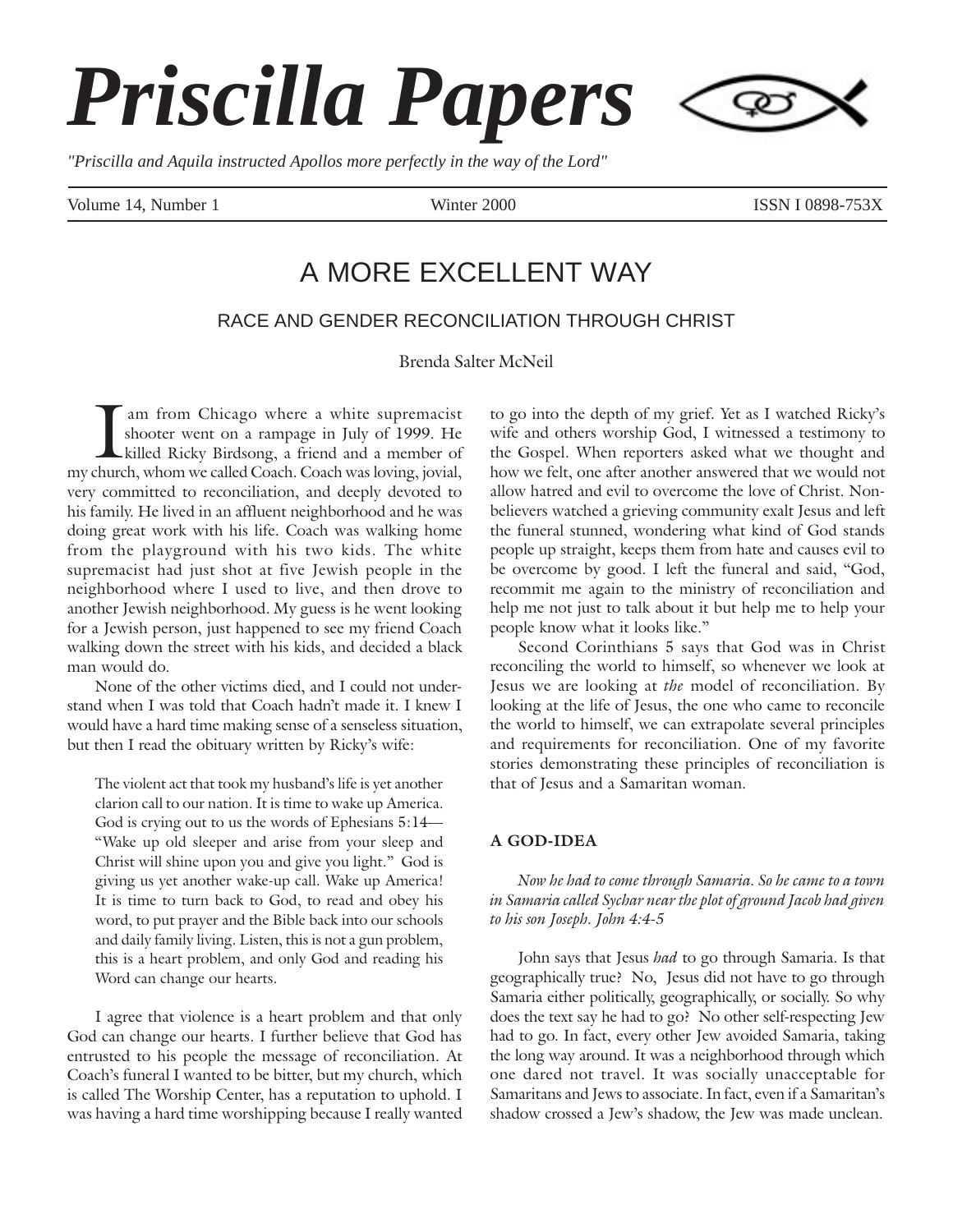This racial hatred was deep, the same kind of racial hatred that possessed the man who shot my friend Coach. God had given a law in the Old Testament that Jews were not to intermarry. Samaritans were the result of intermarriage between the Israelites left behind when the northern kingdom was conquered and colonized, and Gentiles brought there by the Assyrians. Samaritans were a half-breed, bi-racial people. Just looking at them made the untainted Jews feel justified in their racism. As the years went by the divisions grew greater.

So why did Jesus *have* to go to Samaria? The first thing required for reconciliation across any line—gender, race, denomination, or political affiliation—is a *divine mandate*. Reconciliation begins not with a *good* idea but with a *God* idea. It begins with something inside of you that says *you* have to do what your peers and your contemporaries don't

have to do. Reconciliation starts with God and not with you. When we hear the truth, we must bear witness to it, for there will be a day when people will be hard pressed to find a witness. Today it takes courage to be involved in the ministries to which we are called, and it takes courage to stand up and bear witness.

#### **ARE WE THIRSTY?**

*"You don't have a bucket and the well is deep." John 4:11*

A second requirement of reconciliation is *real need*. John 4:6 says that Jesus sat down by a well,

tired. The woman's observation in verse 11 was sarcastic, though accurate: "You don't have a bucket and the well is deep." Jesus had walked a far distance and it was the sixth hour, twelve o'clock noon. The sun was hot and it was a desert climate. He sat down by a well and he really *was* thirsty. So when a woman came to the well and he asked her for a drink of water, he wasn't just making idle conversation.

Sometimes when it comes to reconciliation we don't really *need* the other person, so the best we can do is have conversations based on curiosity. When I go and speak in other places, folks will ask, "How can we get more Latino people to come to our group? How can we get more Filipinos in our group?" Generally, I'll stop and say, "Tell me why you need them. What would make your group better because they are there?"

Part of what happens is that we believe that we *ought* to have folks, so we go out there to get us some! But I can tell when I am really needed because I change things. When I am just nice to have around, nothing is going to change as

a result of my being there. To know that I am not only nice but also *necessary* means that my worldview is taken into account when decisions are made and things are done.

We don't generally change our constructs—instead we try to make others fit into our constructs. We say, "It's nice to have you, but you'll have to accommodate, assimilate, become like us, because your ideas are nice but not necessary." When something is necessary, I am willing to make whatever changes I have to make because I am *thirsty*. I don't think we're thirsty enough yet for reconciliation as a church.

I attended Fuller seminary and it was one of the best experiences of my life. But I know if all the black people had pulled out while I was there, Fuller would not have closed down. Not a thing would have changed in the curriculum, in the financial aid office, or with the faculty. I had some wonderful experiences and people liked me. But I

We don't generally change our constructs—instead we try to make others fit into our constructs... When something is necessary, I am willing to make whatever changes I have to make because I am *thirsty*. I don't think we're thirsty enough yet for reconciliation as a church.

also know that I was not *needed* in a way that would make the whole organization have to adjust to my presence or lack thereof. How much do we really *need* people who are different?

I am sensing a real need in CBE and I am praying that the need grows because when the thirst gets greater, we'll do the things we have to do and make the adjustments we have to make. We *are* really thirsty, it *is* really hot and that person really *does* have the water we need to drink!

#### **GOING TO SAMARIA**

*Jacob's well was there and Jesus, tired as he was from the journey, sat down by the well. It was about the sixth hour. John 4:6*

Jesus' interaction with the Samaritan woman was quite intentional. Jesus sat down by a well in Samaria. Women drew the water. Chances were great that if he sat there long enough he would meet a Samaritan woman. So Jesus intentionally put himself in a situation where he would interact with someone different from himself.

The third requirement of reconciliation is *intentionality*. Often we desire reconciliation, but we want it on our turf. We will welcome folks if they come to *our* group, *our* conference, *our* party or *our* church. But Jesus stands that notion on its head. He didn't invite the outsiders to his conference and he didn't get them to come to his church or even his neighborhood. *He went to Samaria.* He went where nobody else would go, where it wasn't politically correct to go. He intentionally placed himself in a neighborhood where he knew he would meet someone different. I suggest that if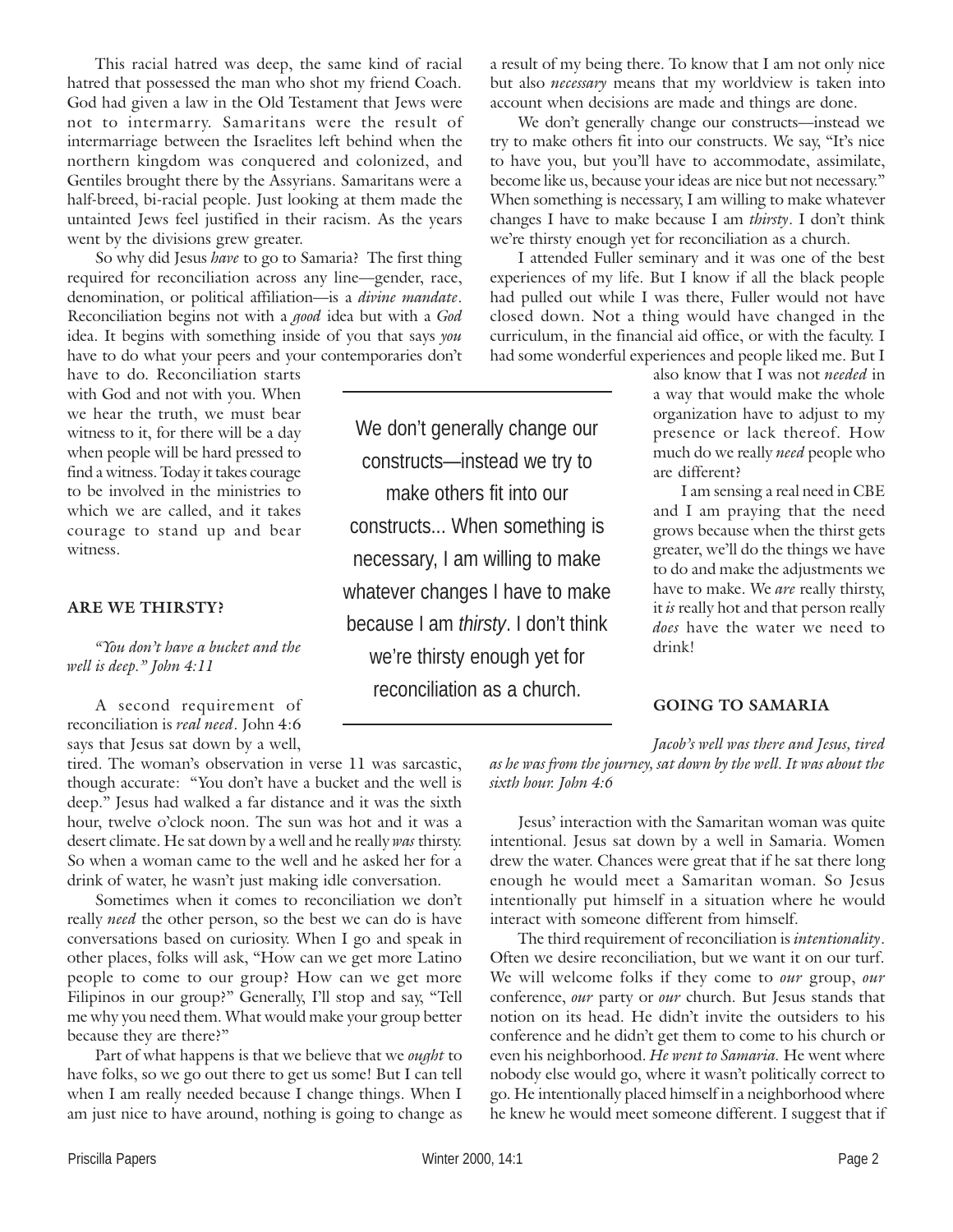we really want to take reconciliation seriously, then we must find the Samaria near where we live and make a conscious decision to go there.

#### **A RISKY BUSINESS**

*This Samaritan woman said to him, "You are a Jew and I am a Samaritan woman. How can you ask me for a drink, for Jews do not associate with Samaritans?" John 4:9*

*Risk-taking* is the fourth requirement of reconciliation. It is a difficult thing to put yourself in a place where you are going to meet people who are different from you, where you don't know the language, where you are not the head honcho, where your cultural norms are not those everyone

else observes. It is risky business to pursue reconciliation. I wish I could tell you that everyone you met in Samaria was going to be happy to see you, that they were going to kiss you and smile and be *so* glad. I wish I could tell you that nobody is going to curse you in Samaria. I wish I could tell you it would be safe and comfortable every time you try to bridge a gap and cross over a void, but those of us who take it seriously understand that it's a risk.

Jewish laws about Samaritans and about women caused their selfesteem to be extremely low. One of these laws was that Samaritan women menstruated perpetually and were therefore perpetually, ritually unclean.

Imagine living in a society where people thought of you as dirty and defiled every single day of your life, 7 days a week, 24 hours a day, 365 days of the year, from the time you were a child until you were an old gray-haired woman. Never could someone else drink from your cup. Never could someone else sit on something you had sat on. Never could your skirt brush against someone without defiling them. Can you imagine what that must do to a person's sense of worth?

That is the situation of the woman in John 4, and Jesus represents the people who have made that decree about her. He is male, he is Jewish, he is all those things that have said to her: dirty, filthy, vile. And now he is in *her* neighborhood, sitting at *her* well, asking *her* for water. The Samaritan woman could have put her hand on her hip, noticed that nobody else was looking, spit in her little bucket and said to Jesus, "How dare you, Jew boy, come up in my neighborhood demanding something! You and your people always think you can get whatever you want."

I wish I could tell you that everyone you met in Samaria was going to be happy to see you... I wish I could tell you it would be safe and comfortable every time you try to bridge a gap and cross over a void, but those of us who take it seriously understand that it's a risk.

Today, somebody might not like you coming in their neighborhood and they might not rise up and call you blessed. It may not even be your fault because it might not have been something you did, but what the people you come from represent. Sometimes we get the hurt of hurt people. If you are a minority in a society that discriminates against you, you are a hurt person and sometimes you take that hurt out on people who don't deserve to be hurt.

Perhaps you have gone someplace to volunteer and the kids didn't treat you right, the people didn't think you were wonderful, or called you "white," or questioned your motives, or worse. I remember once I was in Londale, a community in Chicago. I was hanging out with college students and when I left, all four of my hubcaps had been stolen. I looked around and thought, "Now that ain't right! I'm a sister—you're not supposed to steal my hubcaps!" There are times that sin

does not discriminate and just because you love Jesus doesn't mean bad things won't happen to you. Ask my friend Coach.

#### **JUST YOU AND ME**

*His disciples had gone into the town to buy food. John 4:8*

Fifth, reconciliation is best achieved *one on one*. John says Jesus' disciples had gone into town to buy food. I think Jesus was strategic in waiting until they were gone, because when they came back they "were surprised to find him talking with the woman, but no one asked what do you want or why are you

talking with her."

The Pharisees had already heard that Jesus was making and baptizing more disciples than John. They were already questioning whether Jesus was a real rabbi or not, and now he was sitting in Samaria, at a well, with a woman. The disciples were probably thinking, "Bad move. Not good for the theological circle, and you are not going to get respect. They are going to debunk you. They are not going to be pleased with this. Rabbis don't talk to women. Jesus, you're messing up here. Why are you talking to *her*?"

Sometimes it is better not to try reconciliation in a big group or when you are with your church. Those events we do where the whole church goes over to fellowship with the First and Second Baptists are nice, but real reconciliation won't happen that way. Don't confuse fellowship with reconciliation. Reconciliation is when two people meet eye to eye when other folks are not around.

Something happens in a crowd—there is a certain censure that comes when you are with people you know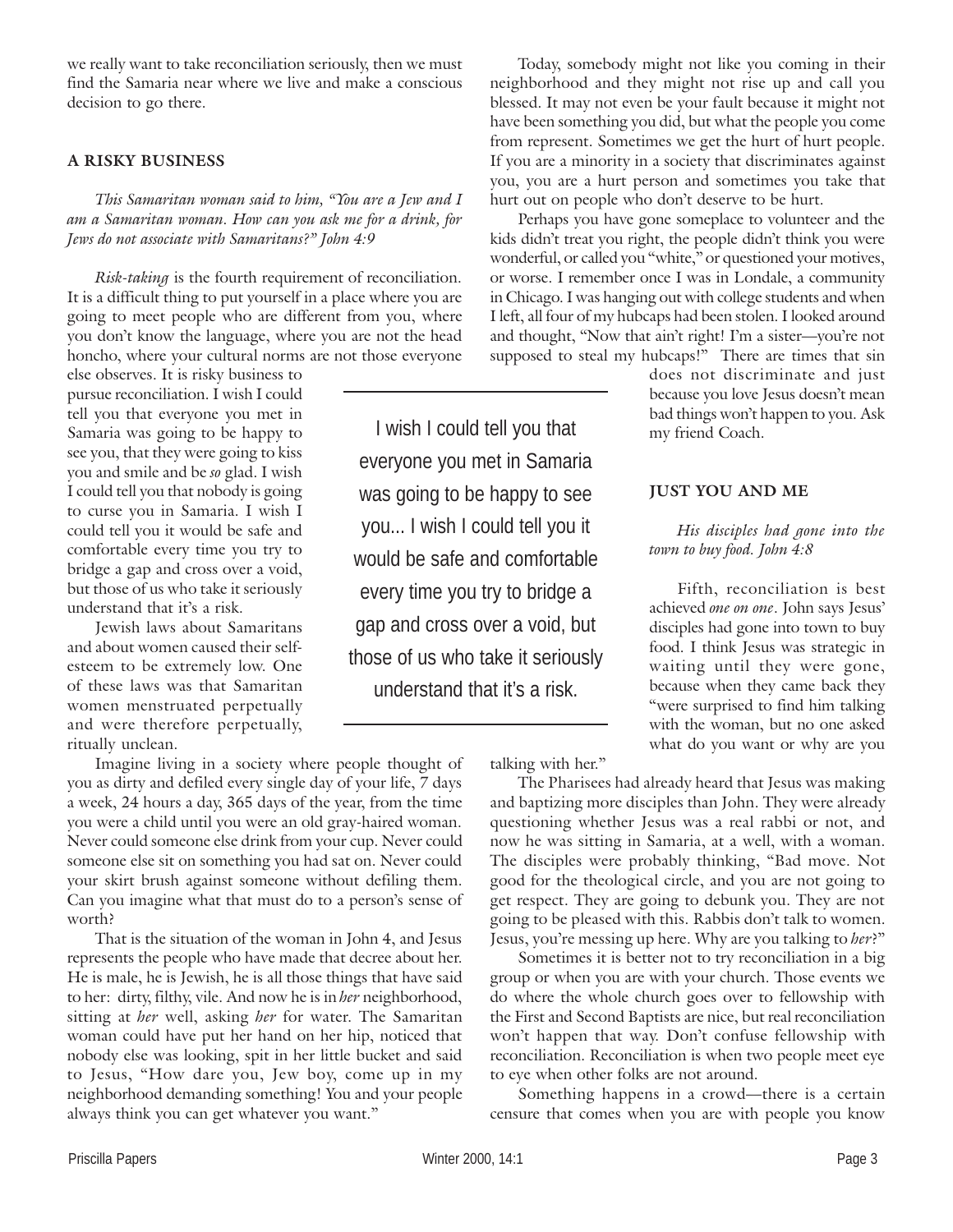even though you are trying to be yourself. Something happens when you feel the disapproving looks behind the back of your head. You can sense when people are saying, "That's not good, my friend. It's not a wise move for you to do that." There are people in your church who would advise you against going into Samaria because they would want you to be safe.

My mother, bless her heart, was very upset when I accepted my call to ministry. Not because she didn't believe in ministry—she wanted me to preach all over the place just so long as it was near Trenton, New Jersey. When I decided that a seminary 3,000 miles away was my next move, she was not a happy woman.

There will be some things that Jesus will call you to do in reconciliation that might take you away from people who are trying to protect you. You might have to decide that this is an individual decision that calls for an individual commitment. You might want to try reconciliation with one other person with whom you can make a covenant. Reconciliation is best achieved one on one. Try putting a person at ease in your presence where you can be honest and vulnerable and they won't have to feel the stares of the people who come with you.

#### **RELINQUISHING POWER**

*When a Samaritan woman came to draw water, Jesus said to her, "Will you give me a drink?" John 4:7*

A sixth requirement of reconciliation is a *power exchange*. I believe that this is the "standstill place" of the church.

Jesus approached the relationship with the Samaritan woman with all the cards on his side. He was male, he was Jewish, he was a Rabbi. He came with knowledge, a certain amount of affluence, friends, and the privilege afforded to him as a result of being part of the dominant culture.

The woman had been divorced from five different husbands. Keep in mind that women didn't divorce menmen divorced women. So five times she had been rejected. Five times a man said to her, "I divorce you, I divorce you, I divorce you." It is no wonder that she was living with someone—perhaps she didn't believe that anybody would marry her again.

Jesus comes with power on his side. The Samaritan



woman comes with no power except the right to refuse. Jesus asks her, "Will you give me a drink of water?" Helping seems to be such a humble thing to do, yet it is even more humbling to be the one who is helped. *The helper has more power.*

The number one question I am asked when I travel the country speaking on reconciliation is, "What can I do?" This question doesn't come out of a sinful heart. It comes out of a heart that really wants to do something. But it is a powerful question because it assumes there is something you can do to help.

Jesus doesn't start as the helper. He comes to the relationship with a woman who is clearly inferior to him, socially. He comes with the power on his side. But instead of saying right away, "I'm so glad you came to the well, I knew you were coming, you've been married five times," Jesus waited. He held back the Messiah card and the prophet card and said to the woman, "All you know about me is that I'm a thirsty man without a bucket and I need your help." In his one question he changed the power dynamic—he made her the helper and he became the recipient.

I don't believe there are enough people willing to receive in the church. Most of us want to be the helper. Most of us assume we can help. Jesus decreased his own power and he empowered the woman, putting them on equal footing so they saw eye to eye. She could have said, "No, I will not give you water." She was given the power to make a decision.

I believe reconciliation will not happen unless people who have power give some up. People who are powerless are empowered when they see themselves as mutual in a relationship. When is the last time you have been in a relationship with someone that society says is inferior to you and you have put yourself in their debt because they had something they could give you? There is somebody without a high school education that could teach you something. There is somebody who knows more about raising kids than you do. But we don't sit ourselves under those we don't respect.

A power exchange in the church would mean that when a brother from a different race comes to lead worship, we don't just tolerate him. Instead, we let him take us into the very presence of God. We let go enough to say, "Teach us how to worship. There is something God is doing in your life. I don't know how to do it and so you are not just entertaining me, you are not merely a prelude to the speaker. Those who worship God must do so in spirit and in truth. I don't know how to fully engage God like that, but take me behind the veil. I am a baby, but would you slowly show me how to go into a deeper place with God? I will follow your instruction even if it makes me feel uncomfortable."

Organizational structures would change because different people would be included in the group. We might even step back and say to someone unlike us, "You run it." That is risky and scary and we don't like it because we want to do it exactly the way we planned it. But if we truly need what someone else has to offer, then we are willing to let go and allow change to happen.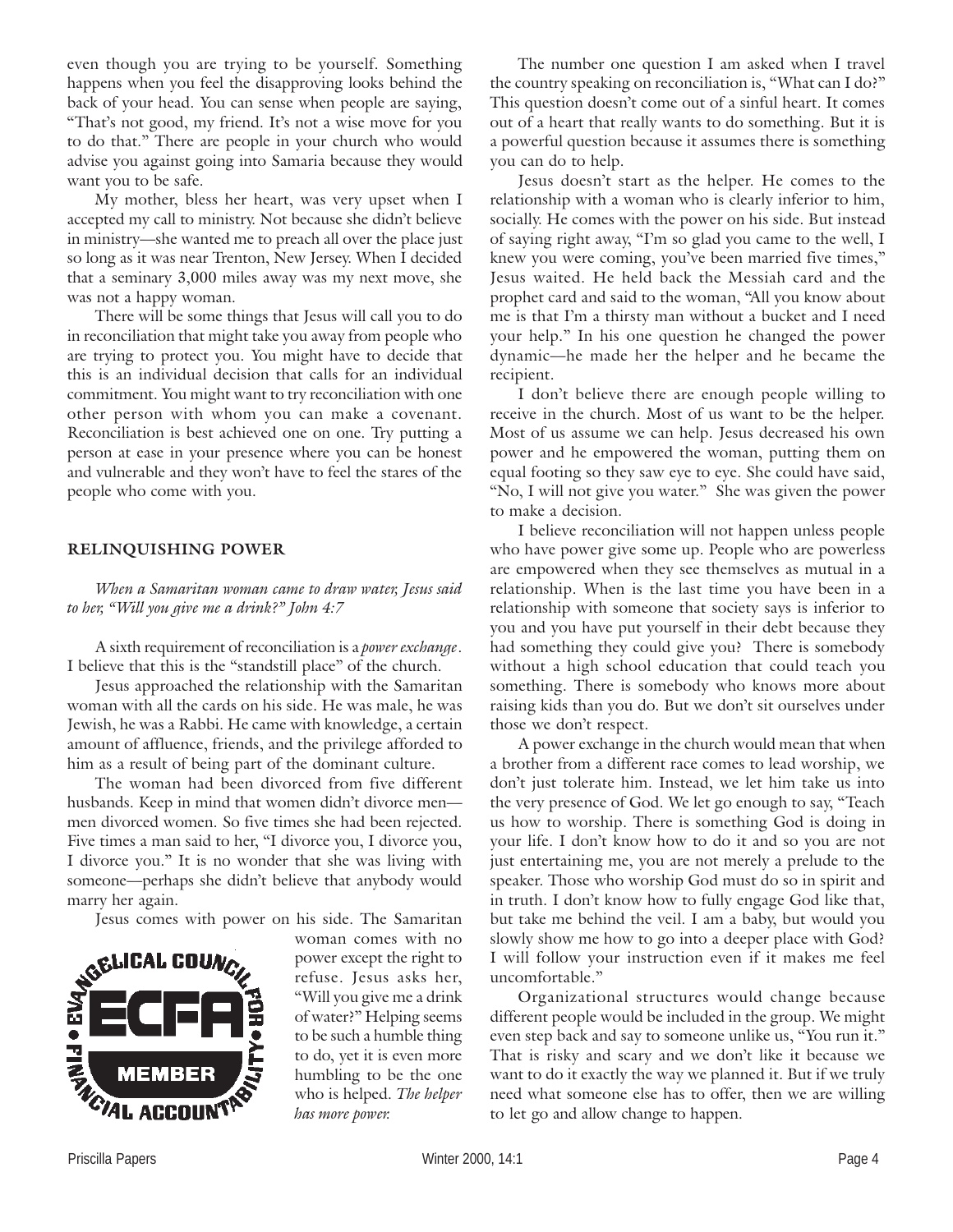#### **GOD'S PUZZLE**

*Jesus answered her, "If you knew the gift of God and who it is that asks you for a drink, you would have asked him and he would have given you living water." John 4:10*

After Jesus asks the Samaritan woman for help, he doesn't go into the "I'm so sorry I am a Jewish man… Please forgive me for being Jewish… I wish I were born another race…" thing. Neither does he say, "I didn't do anything to you, so just get over it." Reconciliation is *mutually affirming and empowering*.

Jesus doesn't apologize or defend. Instead, he says to the woman, "If you knew who this was and what I have to offer, you would ask me and I would give you living water." I believe that every single person, male and female, because of our differences, has a unique piece of the puzzle of God. We do not do the conversation of reconciliation any justice by going into "Poor me, I am so sorry." It is self-serving navel-gazing and it is not helpful.

We need enough courage to say, "If you would like, I have something I would love to offer you." For example, I was helped through InterVarsity Christian fellowship. I am so glad they didn't say to me, "We don't have anything to offer you, Brenda. You're just so gifted and so wonderful." Instead they said to me, "We do a thing called manuscript study and we would love to show you how we do that." In doing so, they enriched my study of Scripture.

Reconciliation brings all pieces of the puzzle to the table. You don't do anyone a service if you take your piece away.

#### **THE BLESSERS**

*Then, leaving her water jar, the woman went back to the town and said to the people, "Come see a man who told me everything I ever did. Could this be the Christ?" John 4:28-29*

Finally, reconciliation requires people who serve as *bridge builders* to their community. The Samaritan woman goes back to her people and says to them, "Come see a man who told me everything I ever did. Do you think this guy could be who he says he is?"

Reconciliation needs blessers, folks who say to the people they represent, "I think you should hear her out, even though she doesn't do it our way." We need a blesser who says, "I think God is using her and I think there is something you might need to hear her say." And if you came to Samaria you might need a person to say, "He is really a nice guy. I know you'd never be able to tell by looking at him, but he has a heart of gold."

The movie *Do the Right Thing* is about one of those changing communities in New York where everyone is black except for one Italian pizzeria owner and his two sons. The father wanted to move but couldn't afford to.

One son absolutely hated being there and every day he asked, "Why don't you sell this place?" The other son, Vinnie, decided to get down with the people, so he started hanging out with Mookie, who delivered pizzas for Vinnie's father.

One day Mookie and Vinnie were walking down the street when three black guys came toward them. "Yo, Mollie man, what you doin' with this white boy?" Mookie said, "Man, don't bother him, he's down." One guy's name was Buggin Out, and he said, "No man! What you doin' walking down our street? You don't be with him, he needs to go back, man." (When you don't have much, even your street feels like your property, so you're trying to claim your territory.) Mookie said, "Buggin Out, look man, don't mess with Vinnie because he's down."

In that moment Mookie became a blesser. What Mookie was saying to Buggin Out was, "I can't vouch for every white person but I can vouch for Vinnie. Don't mess with him because this brother's authentic. Don't bug him because this man is who he says he is. Don't bother him and lump him in with all white people because I have tested his heart, I've seen who he is. You can trust this guy and he's worthy to be in our neighborhood."

May it be that when someone says to me, "What are you doing over here talking about reconciliation?," somebody would stand up to my defense and say, "Yo man, don't bother her, she's down!"

*This article is adapted from Brenda Salter McNeil's plenary address at CBE's 1999 International Conference. Brenda holds degrees from Rutgers University and Fuller Theological Seminary. She currently serves on the staff of InterVarsity Christian Fellowship, and she is founder and President of Overflow Ministries, Inc.*

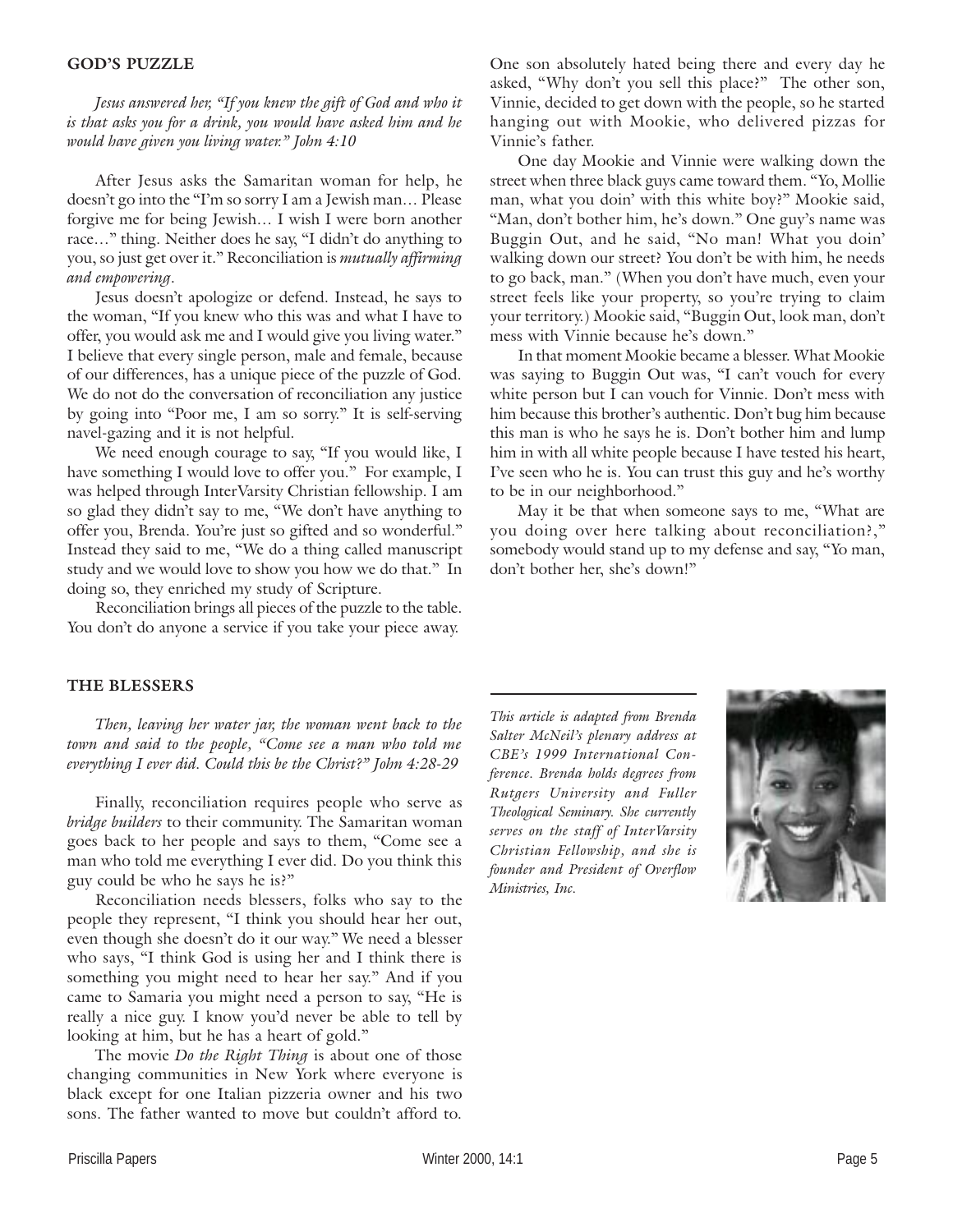## WHO IS MY NEIGHBOR?

#### Spencer Perkins

*Stripped of all the theological debates and boiled down to its raw essence, Christianity and Christians will be judged by two actions: how much we love God and how well we demonstrate that by loving our neighbor. This is Christianity in a nutshell. But pushing these two great commands to the back pages of our practical theology has allowed Christians to join in with the world in separating along racial lines.*

*A clearer understanding of the priority these two commandments deserve should have us scrambling to figure out creative ways to demonstrate our love for one another. Understanding Jesus' definition of "neighbor" should motivate us to show special love to those who don't love us. Growing up in Mississippi made the "neighbor" application very simple for me: I needed to accept the fact that God intended me to love even "white folks." Until Christians can admit to the importance Jesus put on loving our neighbor—until we can admit that not to do so weakens our gospel it's unlikely that we will go out of our way to "prove neighbor." Instead, we will continue to pass by on the other side.*

**One of the oldest strategies of warfare is to** *divide*<br>
and conquer. Once you have isolated your<br>
enemy, you have robbed him of his strength.<br>
Then you can do just about whatever you please with him. *and conquer.* Once you have isolated your enemy, you have robbed him of his strength.

Christians have used a strategy similar to this in our attempts to deal with the hard teachings of Jesus. We have separated basic principles of Scripture that God never intended to be separated, consequently robbing them of their intended power.

The Bible is divided into two broad categories: people and their relationship to God, and people and their relationships to other people. Everything in Scripture falls under one or the other of these broad categories. In the third chapter of Genesis, man and woman broke their relationship with God by disobeying him and eating the fruit. In Genesis 4 we broke with each other when Cain killed his brother Abel. The rest of the Bible is a record of God's attempts to reconcile the human race back to himself and to reconcile us to each other.

If you had to sum up in one word the point God has been trying to communicate to the human race throughout history, that word could very easily be *reconciliation.* Paul says in 2 Corinthians 5:18-19, "All this is from God, who reconciled us to himself through Christ and gave us the ministry of reconciliation: that God was reconciling the world to himself in Christ, not counting men's sins against them."

Once Jesus was approached by a religious lawyer who wanted him to separate the two basic thrusts of the gospel (Mt 22:34-40). He challenged Jesus, "Which is the great commandment in the law?" Notice that this lawyer was looking for *one* commandment. If the two could be separated, this would have been the time to do it. This was Jesus' opportunity to say once and for all what the point of Jewish religion was.

The first part of Jesus' response was expected. " 'Love the lord your God with all your heart and with all your soul and with all your mind.' This is the first and greatest commandment." We have a tendency to want to stop here. We hear many sermons that concentrate on this one commandment. But Jesus did not stop here. Jesus says you can't reduce the gospel to just "me and God." There is a second commandment and it is like the first: "Love your neighbor as yourself."

Then Jesus goes on to make what must be one of the most overlooked statements in Scripture: "All the Law and the Prophets hang on these two commandments." Under these two categories falls everything that was taught by Moses and the prophets, and everything that Jesus taught, and everything that was taught by his disciples. Boiling it all down to its raw essence, what God wants is for us to love him and love our neighbor.

As I grew up, my parents tended to look at Jesus' teachings and try to live them—literally. By the time I was in elementary school, I could quote several dozen Bible verses, such as "Do to others as you would have them do to you" (Lk 6:31); "If anyone loves me, he will obey my teaching. This is my command: love each other" (Jn 14:23; 15:17); "If anyone says, 'I love God,' yet hates his brother, he is a liar. For anyone who does not love his brother, whom he has seen, cannot love God, whom he has not seen" (1 Jn 4:20). All these verses I could quote from memory, but our unsophisticated understanding of these Scriptures created a quandary for me.

I compared what I saw in the Bible to the reality we blacks lived under in small-town Mississippi. And at a very early age I concluded that it was impossible to be a white Southerner and a Christian. Not because I understood all the different theologies and interpretations of Scripture, and not because we had some special kind of black theology,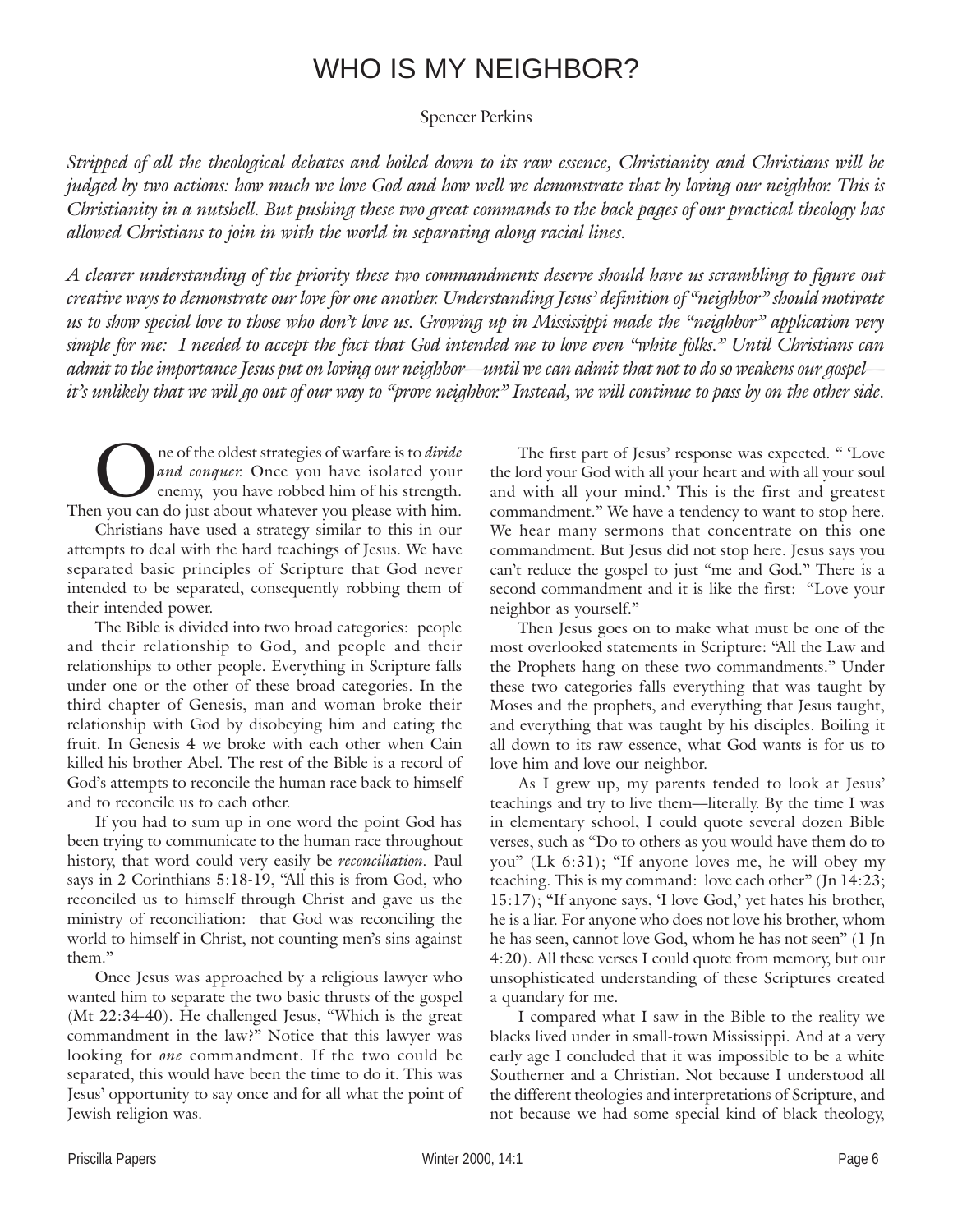but because of what I read in the Bible. Since I saw in the Scriptures that if you loved God, you would love your neighbor, and since I knew the white folks didn't love us, it was easy to conclude that there were very few Christians south of the Mason-Dixon line—especially in Mississippi.

Separating loving God from loving your neighbor had cost white Christians a valuable witness to the power of God, at least to the black community.

A while back, I was talking to an old man who lived in a Christian community in New York. This group of Christians takes the gospel as seriously as any group of believers I know. He asked me how they could get black folks to join their community.

"Why is that so important to you?" I asked.

He responded, "If we had whites and blacks living and worshiping together as brothers and sisters, we would make a much stronger witness to the

gospel of Jesus Christ."

This old man understood how our lack of visible love for each other compromises our witness of the gospel to an unbelieving world.

Only five of every one hundred black Americans belong to a majority-white Protestant denomination. The number of whites who belong to majorityblack denominations is even smaller. These numbers illustrate how hard it is for even the people of God to practice the Christian "prime directive"—love your neighbor as you love yourself. Maybe the problem is that we have misunderstood Jesus' definition of *neighbor.*

When Jesus was asked, "Who is the neighbor I'm supposed to love like myself?," he didn't say "Your family," or "The people of your neighborhood—people who are like you." For all practical purposes, Jesus turned the question into a racial issue. It was no coincidence that Jesus picked a Samaritan to demonstrate the meaning of *neighbor* to a Jewish expert in the law.

discount his lifestyle and in the process affirm your own. "How can I be sure that when I die I will go to heaven?" you ask, going straight for the bottom line.

Instead of answering, he asks you an elementary question. "What did they teach you in church?"

You reply from memory, from the first principles you learned way back in Sunday school: "Love the Lord your God with all your heart and with all your soul and with all your strength and with all your mind; and love your neighbor as yourself."

He smiles and says, "You have answered correctly. Do this and when you die you will go to heaven."

But you feel a little slighted. His answer was too simple. You think, "If we agree, why then does his lifestyle still make me feel so uncomfortable?" And you realize that the difference must have something to do with the "neighbor" part.

> Needing to justify your own existence, you decide to probe a little deeper. So you ask *the* question—the one whose answer was as ignored in Jesus' day as it is today: "And who is my neighbor?"

His reply comes in the form of a story.

"One evening a man was driving from his suburban home to his downtown office. Because he was pressed for time he decided to drive the most direct route, which led right through the roughest part of the inner city. It just so happened that while driving through this mostly black part of town he had a flat tire. Because his white face stuck out like a sore thumb in this part of town, he was tempted to continue driving on the flattened tire but

#### **A PARABLE FOR TODAY**

Let's say you live in a mostly white neighborhood. You hardly deal with people of other races. You work hard, and you teach your children to love God and other people.

Now suppose you hear about an unusual teacher/activist who is going around preaching that same simple message you teach your kids: to love God and other people. But this teacher spends his time with poor people and members of the other race. You agree with what he teaches, but his lifestyle makes you uncomfortable.

Then one day you hear he's in town, so you go to hear him teach. Afterward, you approach him to ask a question. Your question is probing and goes straight to the heart of the matter. You believe that his answer will probably be theologically unsound, so that you will embarrass him,

decided it would only take a minute to change it. While he was changing the tire, though, a gang of black youths attacked him, stripped and beat him and left him half dead.

"Now it happened that a preacher on his way to evening service also had to drive through this dangerous part of town. When he saw the car up on a jack he slowed down, and then he saw the man slumped over the steering wheel. But the preacher hurried on his way, deciding that it would be too dangerous to stop.

"A little while later another man, who had been a Christian all his life and was well respected in his community, also saw the injured man, but he too decided not to get involved.

"Finally, an old black man driving a beat-up pickup truck drove up and stopped, pulled the injured white man out of the car, laid him in the back of his truck and drove him to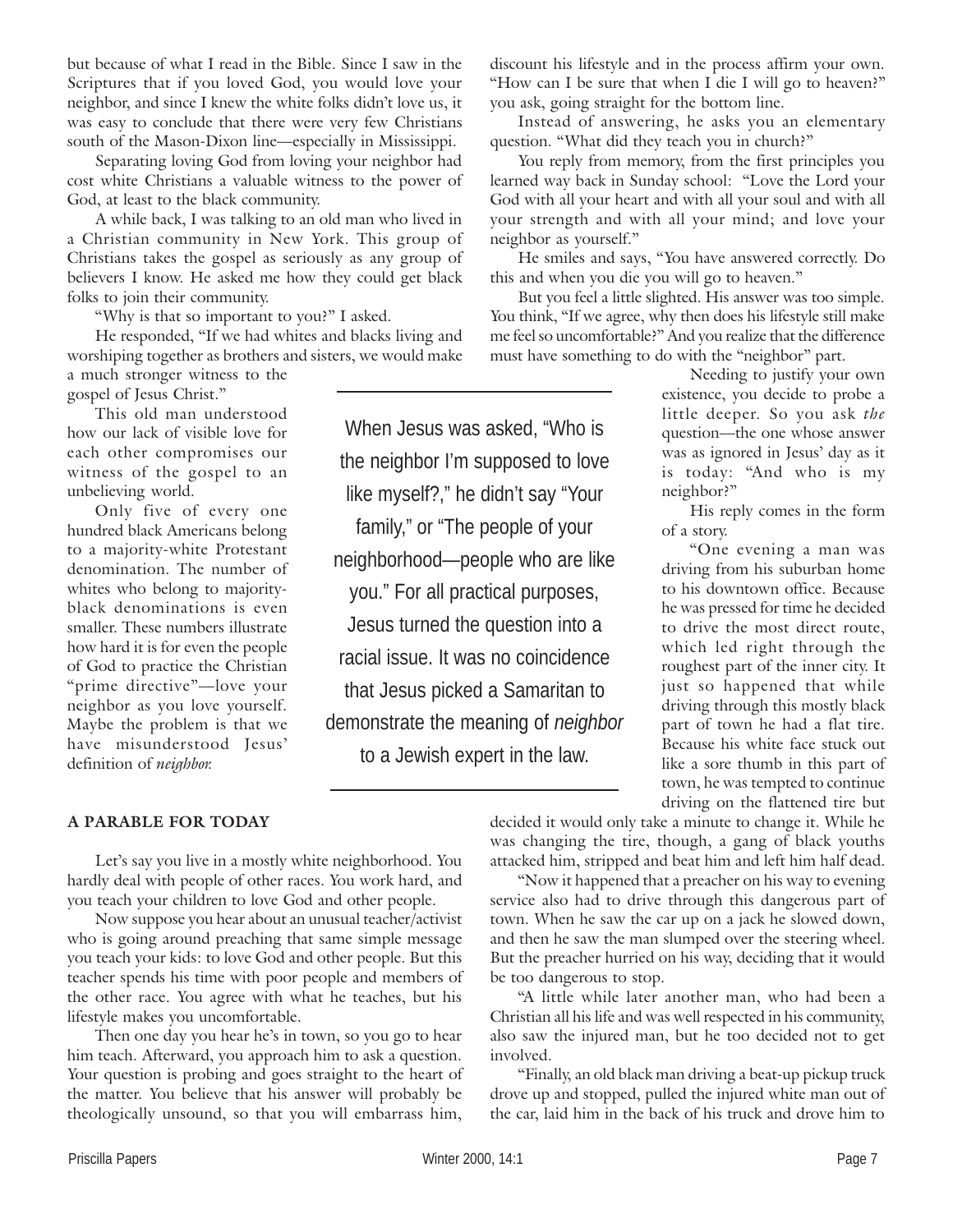the hospital. He paid the hospital bill and then continued on his way, never seeing the injured man again."

His story finished, the teacher then asks you, "Which of these three, do you think, proved neighbor to the man who was attacked by the gang?"

You answer, "The one who had mercy on him."

And he says to you, "Go and do likewise." (See Lk 10:25-37 for the original version of this story.)

When Jesus was asked, "Who is the neighbor I'm supposed to love like myself?," he didn't say "Your family," or "The people of your neighborhood—people who are like you."

For all practical purposes, Jesus turned the question into a racial issue. It was no coincidence that Jesus picked a Samaritan to demonstrate the meaning of *neighbor* to a Jewish expert in the law.

Jews didn't see the Samaritans as their neighbors. Samaritans were half-breeds, the scum of the earth, outcasts. The Jews believed that if a Jewish person's shadow happened to touch a Samaritan's shadow, it would contaminate the Jew. If a Samaritan woman entered a Jewish village, the entire village became unclean.

But in this story Jesus says that our neighbors are *especially* those people who ignore us, those people who separate themselves from us, those people who are afraid of us, those people we have the most difficulty loving and those people we feel don't love us. These are our neighbors. In Matthew 5:46 Jesus says, "If you love those who love you, what reward will you get?" Anybody can do that.

Christianity doesn't require any power when its only challenge is to do something that already comes naturally. But it will take a powerful gospel—a gospel with guts—to enable us to love across all the barriers we erect to edify our own kind and protect us from our insecurities.

Sometimes, in my weak moments, I wish the lawyer who asked that question two thousand years ago had never opened his big mouth. But now, because he did, I am without excuse. I cannot plead ignorance to the question of race. Now, because of Jesus' answer, I have to go beyond my comfort zone and embrace neighbors I would rather do without.

The answer to the question "And who is my neighbor?" has much to say about the priority we place on loving people who are different from ourselves, especially as it relates to our eternal future. Hidden behind Jesus' simple lesson on helping others is an intense spotlight aimed right at one of our most serious blind spots—race.

#### **DO YOU RECOGNIZE YOUR NEIGHBOR?**

It doesn't take much imagination for each of us to figure out who Jesus would use as an example of "neighbor" in our own towns and cities.

For an Israeli, how about a Palestinian?

For an Arab, how about a Jew?

For a rich white, how about a black welfare mother?

For a poor white, how about a middle-class black who got where he is through affirmative action?

For a black male, how about a white male—better yet, a pickup-driving, gunrack-toting, tobacco-chewing, baseball-cap-wearing white man who still refers to a black man as "boy"?

For a feminist, how about an insensitive, domineering male chauvinist?

For a suburban white family, how about the new black or Hispanic family that moved in down the street?

For all of us, how about the unmotivated, undisciplined, uneducated poor? Or an AIDS victim who contracted AIDS not through a transfusion but through homosexual activity or intravenous drug use?

Who would Jesus use as the neighbor if he were speaking to you?

As I mentioned earlier, when I was growing up I used to ask my parents if loving your neighbor as yourself meant we had to love white people, too. I'm sure you can imagine the answer I wanted to hear. But they would say loving your neighbor meant *especially* loving white folks. Even though sometimes I could see them struggling with the answer, especially after my father was almost beaten to death by white men, they still managed to say and demonstrate to me that loving my neighbor did mean loving white folks.

How are you answering this question to your children and to the world?

Maybe the question is not being asked in words, but believe me, it's being asked. Maybe you are not answering in words, but you are answering—if not in words, then surely in deeds. As the old saying goes, "Our lives speak so loudly that the world can't hear what we are saying."

Jesus said our witness, our credibility to the world, is demonstrated by our love for each other. There is no greater witness to the genuineness of our gospel.

Think about it. If, because of Christ, blacks and whites could bridge our country's greatest schism and live out a model of reconciliation that has not been attained by any other force, the world would have to ask, "Why?"

To many blacks the idea of racial reconciliation, given all our problems, is low on the priority list. But here's a sobering thought for blacks who are still dealing with unresolved anger at white America: Our forgiveness from God hinges on our ability to forgive others (Mt 6:14-15).

On the other hand, for many whites the idea of intentional racial reconciliation may sound extrabiblical. But remember that the "And who is my neighbor?" question clarified the answer to the question "What must I do to have eternal life?" Living out the answer could have eternal significance.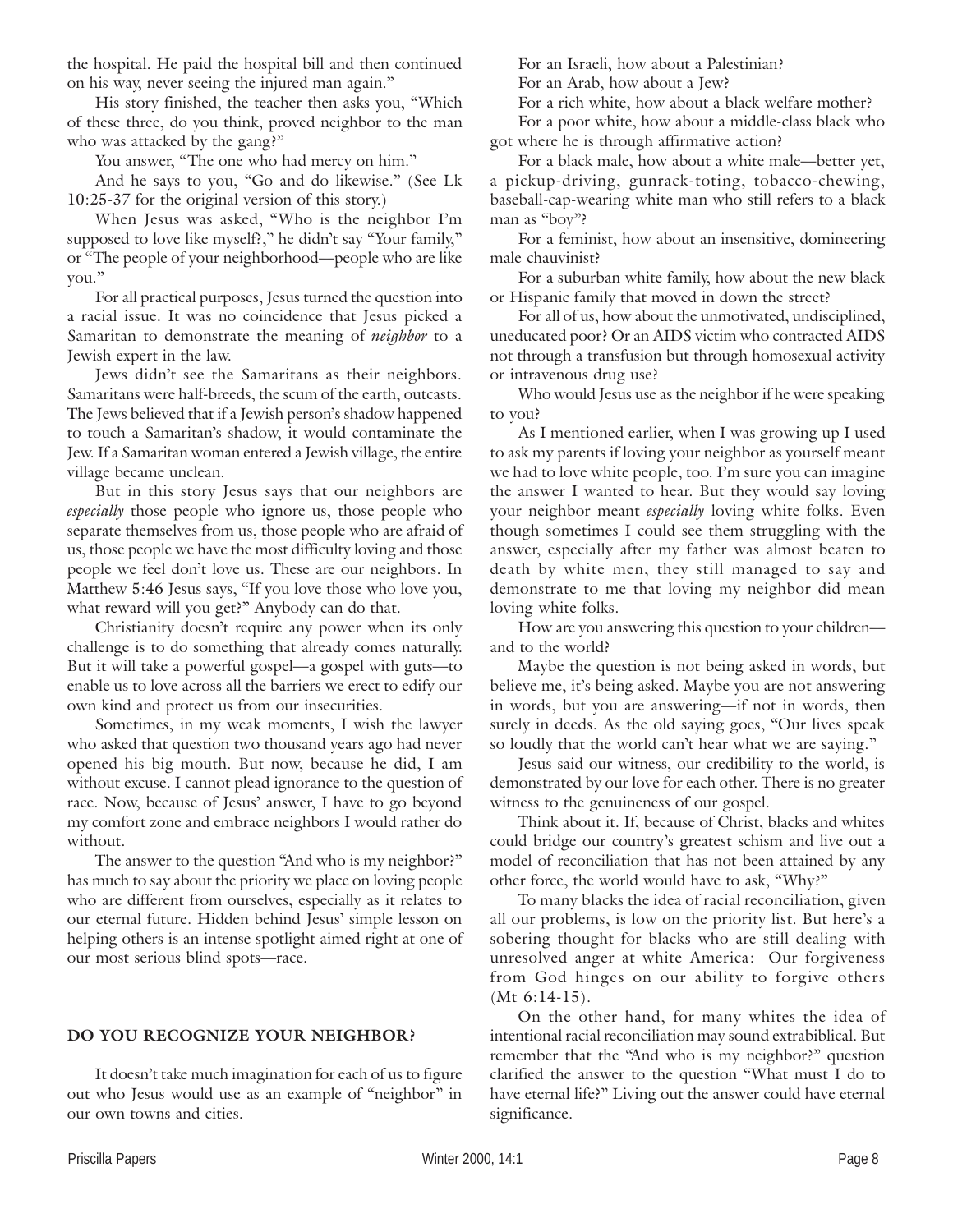#### **THE FRUIT OF WORSHIP**

At the Lausanne II Conference on World Evangelism, Indian church leader Vinay Samuel voiced this concern. He said,

The most serious thing is the image around the world that evangelicals are soft on racial injustice.... One sign and wonder, biblically speaking, that alone can prove the power of the gospel is that of reconciliation. …Hindus can produce as many miracles as any Christian miracle worker. Islamic saints in India can produce and duplicate every miracle that has been produced by Christians. But they cannot duplicate the miracle of black and white together, of racial injustice being swept away by the power of the gospel. . . . Our credibility is at stake. . . . If we are not able to establish our credibility in this area we have not got the whole gospel. In fact we have not got a proper gospel at all. (Lausanne II Conference on World Evangelism, 1989)

I experienced the truth of Vinay Samuel's plea in 1989, when I had the opportunity to take part in a remarkable worship service. There were about six thousand Christians present, of whom about 5,990 were white. People spoke in tongues and danced and prayed in the Spirit. They sang beautiful songs about how wonderful Jesus is and how Jesus is the answer to all the problems of their country.

But it was difficult for me to take part in this worship, because the service was held in a "whites-only" area just outside Johannesburg, South Africa. I had just come back from visiting one of the all-black townships only a few miles away. I had seen with my own eyes the extreme poverty in the black townships and the abundant wealth of the white minority. I had seen naked black children rummaging through garbage piles in search of food, while only a few miles away white children were being served by black servants. I had seen very clearly how wealth was divided according to the color of one's skin. I had seen how the laws were designed to support this concept, and how South African Christianity had no effect on it.

Though the majority of the white Christians we talked with in South Africa could demonstrate outward "gifts" of the Holy Spirit, these signs did not translate into concern for the desperate situation of their thirty million black brothers and sisters. Six thousand white Christians, with hands raised, all calling on the name of God, and yet they were not demonstrating the fruit of the Spirit toward their black brothers and sisters. How could this be? If the God they were worshiping gave all this his approval, then there was no way I could bow down to that God.

It is estimated that 80 percent of white South Africans claim to be born-again Christians. As a black man, I have to thank God that we don't have more of such "Christians" in the United States. What I experienced on my trip revived an old question of my youth: What *is* a Christian, anyway? The Bible is full of sayings like the ones I learned when I was a child:

"If anyone says, 'I love God,' yet hates his brother, he is a liar" (1 Jn 4:20). "If anyone has material possessions and sees his brother in need but has no pity on him, how can the love of God be in him? Dear children, let us not love with words or tongue but with actions and in truth"  $(1 \ln x)$ 3:17-18).

Is it possible to have beautiful, authentic worship experiences yet not lift a finger to oppose the injustice that systematically oppresses a whole group of people? It would stand to reason that if our worship of a just and holy God does not lead us to confront the evils in our communities, our cities and our nations, then we are deceiving ourselves when we think we are spending time with the God revealed on the pages of the Bible. If we *were* spending long periods of time praying, singing and worshiping in the presence of this God, then some of his qualities of love, justice, forgiveness and self-sacrifice would certainly rub off on us.

A world confused about race needs to see a gospel with guts enough to break the idols of race, not only through our words but also through our deeds.

*Spencer Perkins (1954-1998), along with ministry partner Chris Rice, directed Reconcilers Fellowship and edited Reconcilers magazine. This article is reprinted from their book More Than Equals: Racial Healing for the Sake of the Gospel with permission of InterVarsity Press.*

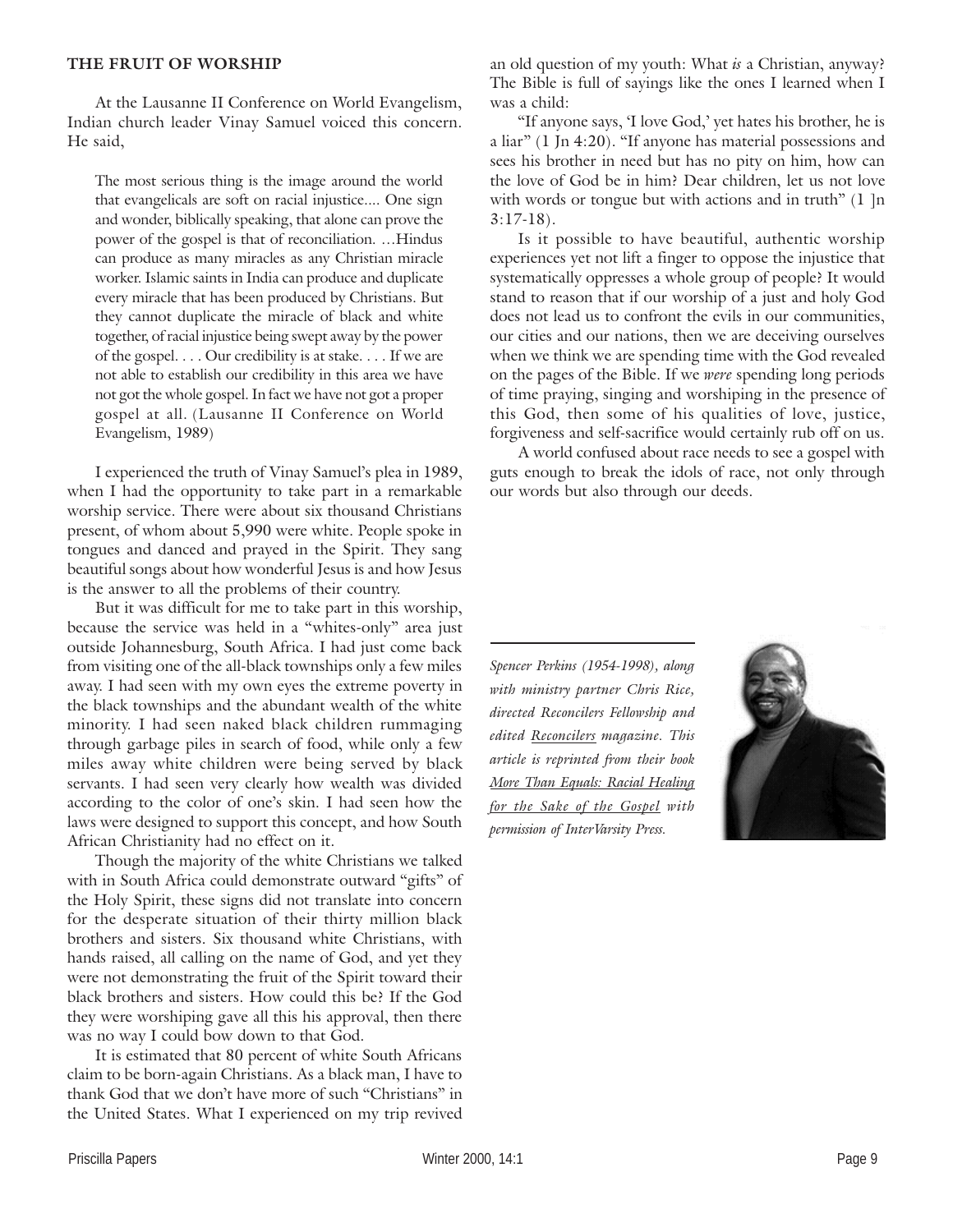# HABITS OF COMPANIONSHIP

#### Jo Kadlecek

I used to hate the word lonely. Where I came from, to say you were lonely was to admit weakness. Even to utter the word was to confess vulnerability. You exposed, out of control. And maybe a little incompetent. to say you were lonely was to admit weakness. Even to utter the word was to confess vulnerability. You were exposed, out of control. And maybe a little incompetent. God forbid a white, educated, middle-class woman from the great American West should be incompetent!

I could not let the word *lonely* squeak past my lips for years. In my teens, it wasn't included in my vocabulary. Now at forty, I know that to say the word *lonely* is simply honest.

I need people. Honest. Truth is, I am not self-sufficient, though I used to think so. I am not able to handle life alone. Never have, never will. All-American independence is a myth. And a sin.

What is real, I've learned, is that we've been created with an inherent need to have flesh, bones, and language surrounding us in breathing, feeling containers scientists call homo sapiens. I have other, more recognizable names for them: friends, spouses, neighbors, sisters, peers, colleagues, grandmas, allies, pastors, brothers, bosses, coaches, teachers, nieces, and so on. They come in little, big, wide, or thin sizes and are brown, pale, dark, gray, or yellow on the outside. As long as there's red blood running through them and a heart that's pumping it from head to toe, they qualify. Human beings. Friends. People. Community. God's masterpiece. I need them. It's the plain and simple truth.

Puritan writer Nathaniel Hawthorne said it as if he knew me: "It contributes greatly towards a [wo]man's moral and intellectual health, to be brought into habits of companionship with individuals unlike himself, who care little of his pursuits, and whose sphere and abilities he must go out of himself to appreciate."

And so I got out of suburbia's grip, the one that often mistakes space, grass, and big houses for "the good life" and went searching for other "spheres and abilities." Maybe I'd find them in the city. What drove me out of comfort-land, out of suburban life, wasn't any noble cause or radical agenda as much as it was a personal ache for relationships.

Besides the fact that I had always loved being in the city, I moved into Denver's inner-city neighborhood for two reasons. First, I genuinely wanted to be closer to the people I had met volunteering for a children's program called Hope Communities. It made life simpler if we lived next door to each other; that way, I wouldn't have to spend so much time traveling in my car to visit them.

The second motivation was that I had a bad memory. When I was really honest with myself, I knew that if I did not see low-income housing projects, homeless families, or boarded-up buildings on a daily basis, I would easily forget that two-thirds of the world's population lives in economic poverty, primarily in urban areas. I felt that if I ignored or

overlooked their plight, my Christian faith would seem irrelevant, selfish almost. Why bother believing in an incarnational God who cares for the poor and outcasts, and whose Son modeled such compassion, if I wasn't willing to do the same?

Not that I was the Great White Hope. That was abundantly clear when I realized I had no idea what I was doing moving into Five Points Apartments in 1989. I had no plans to organize the people, no strategies for economic development, no husband to share a vision with, not even a roommate, and no talents—that I knew of—to offer the community. I was just a suburban college English teacher who liked working with kids. The only thing I knew for sure was how I wanted to perform some praiseworthy act of Christian charity in the midst of this urban turmoil.

I had a lot to learn.

And lest I entertain any hint of superiority because of my background, my very first living experience in the city provided me a healthy dose of humble pie. When I moved into the old house I would call home for the next three and a half years, it was still being renovated by my Greek landlord and his two workers. The place had been abandoned for over twenty years. That meant mice were crawling around my closet—a frightening thing for suburbanites—and there was no hot water or heat yet; the pipeline wouldn't be connected to the main source for at least three more weeks. I had no choice but to knock on my neighbor Cheri's door each morning, look at the ground, and ask if I could use her shower before I left for the college where I was teaching.

"Of course, Girl, that's no big deal," Cheri would say. Then this strikingly beautiful, thirty-something African-American woman would show me to the only bathroom she and her three children shared in their apartment. For the next twenty-one days, my gracious neighbor never seemed to mind helping her new, sorry-looking blond neighbor.

Human need is a great equalizer.

#### **A CHRISTIAN NATION?**

When my friend Janet moved in as my roommate, some of our neighbors weren't sure what to make of it. Here was a professional, college-educated black woman with no children, sharing a house with a white woman who was a college instructor at some religious suburban campus. Were they gay? Were they nuts? Why in the world would these two live together in *this* neighborhood?

I didn't care what they thought (though I have to admit I was glad when Janet started dating a great guy from church); I was just thankful to have a roommate, someone to process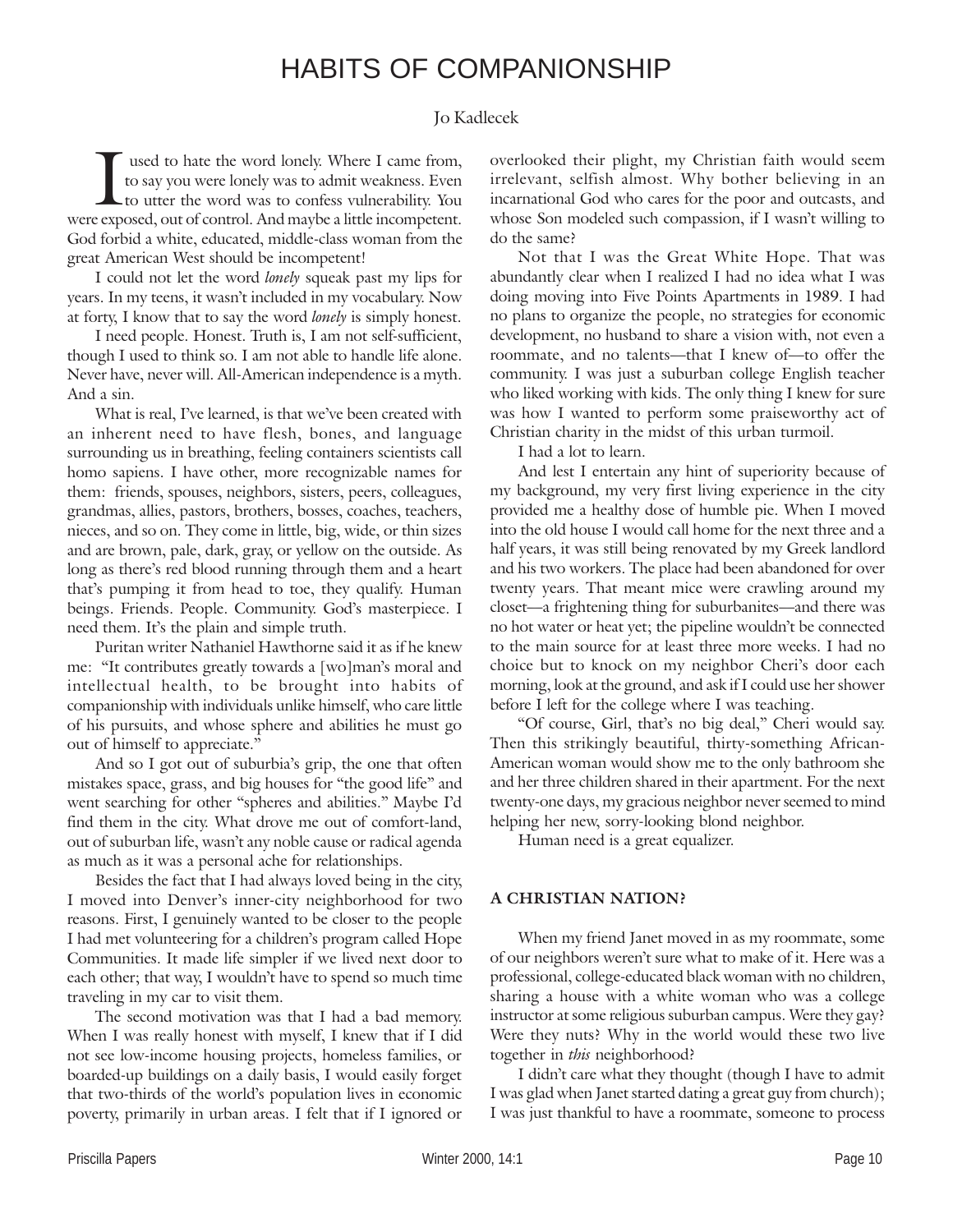things with and pray with. Janet ignored the "meddlin' " about us and continued serving as a consistent role model for many of the youth around us and at church.

One night Janet invited me to join her for a political rally and fundraising dinner where she was the featured singer. When I arrived at the ballroom of the huge suburban hotel, I noticed that 99 percent of the thousand or so people who had come this night were white. (Living in a diverse community makes a room full of sameness stand out.) Red, white, and blue balloons hovered over miniature flags on each table of the banquet room. This was one of those meetings where white evangelicals were seeking to "restore America to her original purpose." It was fall of 1992, and this particular conservative Christian political group was just starting to recruit support from around the country.

As the rally began, we were asked to pledge allegiance to

the enormous striped symbol that hung behind the podium. Then Janet led us in a few "America the Beautiful" tunes. We were served a dinner of meat and potatoes and then listened to the evening's guest speaker.

My program read that he was a "nationally acclaimed historian and evangelist." Tonight his mission was to teach us of our country's Christian roots and to walk us through several history lessons that confirmed this. He cited the Battle of Valley Forge as a heroic symbol of loyalty in founding this country, the techniques of early American educators who used the Bible to teach children the ABCs, and, of course, the righteous faith of our founding fathers. And though it was a fiery sermon with an

ardent appeal, it stirred an uneasy reaction in my gut and raised several questions in my head. I suddenly felt anything but patriotic.

Janet saw me struggling; she smiled and reminded me that these were, in fact, "brothers and sisters in Christ." She always was more gracious than I.

I wondered how this "acclaimed historian" could be so culturally selective in describing America's past. How did the handful of people of color listening that night feel, hearing only half the truth of our country's noble and horrible heritage? Why hadn't the speaker told us that the conditions slaves (and other "minorities") endured were far worse for far longer than what those brave soldiers who *chose* to be at Valley Forge endured? Why hadn't he told of the shameful laws that forbade black children from learning to read *at all* while their white counterparts were learning from the Bible? Why hadn't he revealed the truth that many of our "righteous" founding fathers, committed to liberty and justice for all, *owned* other human beings and called them slaves?

Why hadn't this speaker told *all* the truth?

"Girl, they never do," Janet told me. "You get used to it. And you keep challenging it by loving them."

When I got back to our urban home, I couldn't sleep. Not because of city noise—it was a welcome lull compared to what I had just heard. In fact, the only enjoyable aspect of the evening was hearing Janet sing. I wrote a letter to the speaker, asking him these same questions, encouraging him to take advantage of his opportunities to speak to predominately white audiences. Maybe, I said, this could be an exciting time to discuss racial reconciliation in the church, to give a more balanced view of our country's history to white Christians who had long overlooked it. I dropped it in the mail the next day.

About a month later, I received a personal response from this renowned speaker. He thanked me for writing and

raising these issues. However, he said, he did not have "sufficient time to talk about the attitudes of our founding fathers toward slavery" or the history of slavery in America. Besides, his historical expertise and personal calling uniquely qualified him to work toward restoring our original vision as a "Christian nation," not to discuss "black/white relations" in this country. And he had to take issue with me that there were "two Americas" as I had claimed in my letter. "It is rather naíve," he wrote, "to expect that these social sins will not be present in every society on the face of the earth. . . . Historically, ethnic groups that have come to America have slowly assimilated themselves into

the American culture."

He ended his letter with another astonishing statement: "I could understand how you as an African-American woman would feel deeply about these issues, but I must be faithful to what God's called me to. Let me recommend some books that might help you understand." I read it again. This man assumed I was black because I had encouraged him to discuss the racial history of our country! Even with a Czech name like mine, he presumed my concern was based on my own experiences as a woman of color!

I had to write him back.

I assured him I was as European American as they came. "True, racial reconciliation and unity in the Body of Christ is unique to most Anglos but I don't believe these issues ought to be," I wrote. "Wasn't Christ about crossing cultures by identifying with societal 'outcasts' and regarding all people with dignity? The Bible confirms for me that Christians should allow God's love to transcend cultures while at the same time affirming the individuality of each."

"Wasn't Christ about crossing

cultures by identifying with

societal 'outcasts' and regarding

all people with dignity? The

Bible confirms for me that

Christians should allow God's

love to transcend cultures while

at the same time affirming the

individuality of each."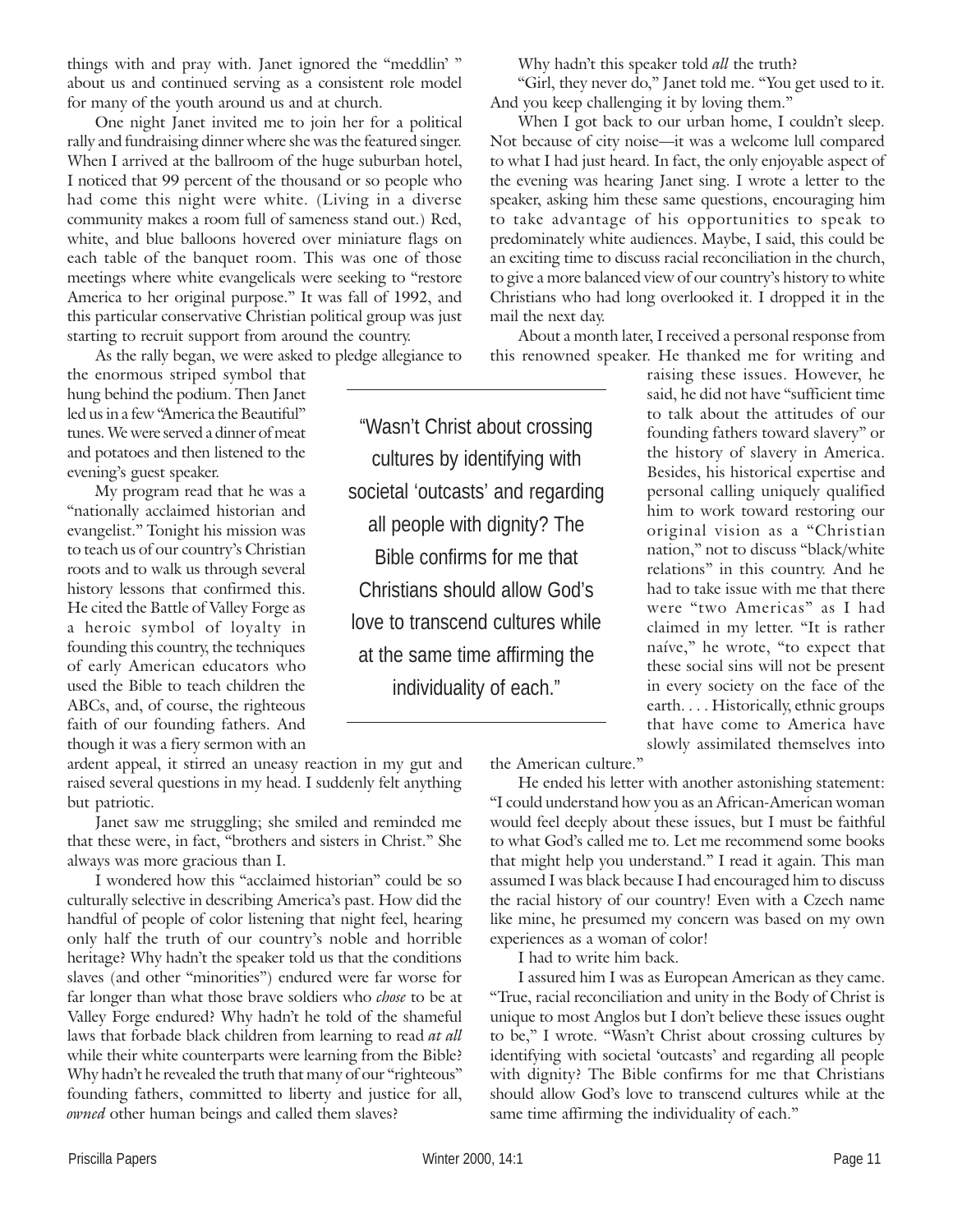As to the idea of two Americas, I admitted that "perhaps I am more sensitive to racial issues because I live in an urban community where I have seen first hand many black friends denied jobs or harassed by the police simply because of their skin color. And I have seen our community denied economic development because major retail corporations refuse to build their stores in our neighborhood. That's why I try to encourage Christians, the only true agents of change, to realize the reality and manifestations of racism and to take intentional steps to affirm the qualities and contributions of all of God's children in our wonderfully diverse country." I recommended some books (especially the books of John Perkins) to help him understand and mailed my letter.

I never heard from this speaker again.

Did most white evangelicals really think that only people of color cared about racial justice? This was a new kind of loneliness for me.

#### **LIKE LITTLE CHILDREN**

Even before I had moved into the city, I noticed that some of the children in Five Points did not have the opportunities to play during the summers as I had always been given in the suburbs. It bothered me that there were parks and tennis courts nearby, the mountains only an hour's drive away, and yet the children's parents didn't usually have the transportation means to get them there. It bothered me, too, that the local swimming pool cost only fifty cents, yet many of my neighbors—whom I knew loved to swim—would sit on their porches or play on the sidewalk all day long. Fifty cents was hard to come by.

One spring day in 1990, I was talking with a few of my students in the campus center about this reality. Like me, they, too, had been given youthful summers to play, and they, too, were troubled that these urban kids didn't have the same opportunities. They were eager to commit when someone came up with the idea of organizing a week-long summer day camp for the children on my block. We would make sure each child had a Bible, a T-shirt, a lunch, and a fun camp experience. In the mornings, we'd play games and teach Bible lessons in the gym of a church. In the afternoons, we'd pile into whatever cars we had and take a field trip to the zoo or a mountain lake or an amusement park.

Our summer J.A.M. (Jesus and Me) camps were a surprising testimony to the Almighty's provision. We asked churches to donate money for camp T-shirts, women's groups to make lunches, business clubs to pay for our field trips, and congregations to donate Bibles. We recruited children we already knew and asked their parents to register them, pay a two dollar camp fee, and join us if they could for a week of camp fun and organized chaos. JAM Camps never grew to more than forty children living on or nearby our block. We weren't interested in building numbers but relationships. So, for the next seven years, the same African-American and

Latino children and many of the same white and black college students spent a week of each summer together at day camp.

One of my white college students in particular was deeply affected by the friendships she built with some of the children and their mothers. Kathy had grown up much the same way I did—blond, suburban, athletic, churchgoing—but developed a growing restlessness in her early college years. She had heard from other students that I lived in the city, so she tracked me down to see how she could get involved.

"What makes you think you have anything to offer these kids?," I asked her the first time we talked. It was a hard question, insensitive now that I think about it, but one I struggled with often. What made any of us think we could "do" anything for anyone? The last thing I wanted was for white college students to feel sorry for, or think they were better than, their urban neighbors.

"I have no idea. But I want to learn," Kathy responded. With that, she helped plan JAM camps and became one of our first counselors during a summer when she was working two jobs to earn tuition for the fall. During the days of that first camp, Kathy taught Bible lessons during the day (though she barely knew the stories herself) and waitressed late each night.

And she became friends with seven-year-old Freddy Mae. One day while we were at the zoo, Kathy and Freddy Mae walked hand in hand past the lions, zebras, and elephants. They laughed and talked and pointed at the different shapes, sizes, and colors of each animal. Then all of a sudden, Freddy stopped, looked up into the white face of her camp counselor, and said, "Kathy, isn't it neat how God made all these animals different? He's pretty amazing, huh?"

Kathy could only nod her head at the truth of this child's observation, but Freddy's comment stayed with her the rest of the day. She couldn't shake it that night either when she went home. She had been given the night off of work, and now she knew why: to get right with God. Kathy cried on her bed and asked God to give her faith like Freddy had shown her.

I was never quite sure who really benefited more from these urban/suburban friendships—the children who had special big brothers or sisters or the college students who had entered another world and discovered how much they had in common with their neighbors across town.

Or me. I got to watch the whole transaction.

I was changing. And Lonely was seeming a long time ago.

#### **SPIRITUAL APARTHEID**

One day I got a call from the CEO of a company that published a biweekly news publication called the *National and International Religion Report* (NIRR). Was I interested in reporting for them part time?

I began traveling across the country to cover evangelical Christian conferences and events. From denominational meetings to missions or association conventions, from Orlando and Los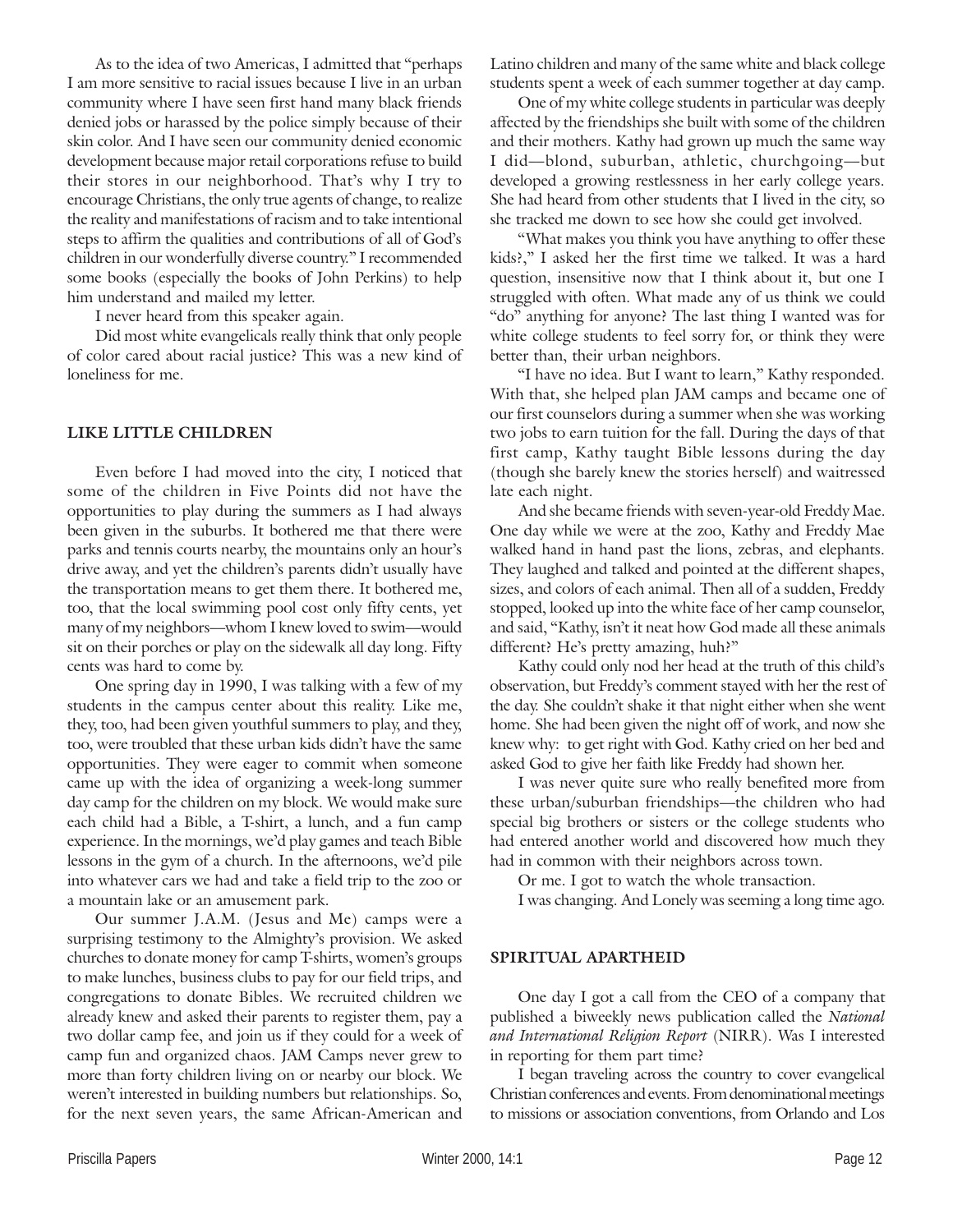Angeles to Minneapolis or Chicago, I spent January of 1993 to August of 1994 writing daily news pieces for the NIRR.

Every time I covered one of these meetings, I wondered why they were attended by predominately white men. Why were there so few people of color in these Baptist or Presbyterian denominations and even fewer in missions agencies or parachurch ministries? And almost nil in positions of leadership? Surely the Body of Christ in North America reflected more than white suburban evangelicals, didn't it?

My own experience said it did. But as one black seminary professor explained to me, I was witnessing America's great "spiritual apartheid."

This selective and dominant white Christian subculture was confusing to me as I read the Scriptures, and as I continued to interact with neighbors in our urban community. It seemed to me that many Old Testament passages, the

ministry of Jesus, and the Book of Acts all reflected God's desire for unity—not separatism—in the church. Jews and Gentiles in all regions of the world in the early church days seemed to reflect a culturally diverse church.

Not a red, *white,* and blue one.

I read the apostle Peter's speech as he repented of his racism in Acts 10:34-35: "I now realize how true it is that God does not show favoritism but accepts men from every nation who fear him and do what is right." I knew the men and women I interviewed at these conferences would never claim to be racist, nor discriminatory. They believed that race and color weren't important, they'd tell me. I wondered, though, why I rarely saw people of color at these

conventions, meetings, and conferences, or in leadership roles. I also wondered why the predominately white evangelical subculture in this country, that is, the leaders of many international ministries, the publishers and editors of many Christian publications and publishing houses, and the pastors of megachurches had done so little to work toward racial justice. Why had there been no evangelical voice in the 1960s civil rights movement? Why had this not been placed on the agenda? And why, now in the 1990s, were so many of the headquarters of these evangelical organizations located in homogenous suburban areas like Wheaton, Illinois, Colorado Springs, or Grand Rapids, Michigan, away from even the possibility of diversity? Why did they have so few people of color on their staffs, telling me that they would hire African Americans—"Ours is a color-blind employment policy"—but *they* "just haven't applied"?

Who goes where they know they're not welcomed? Being comfortable is easier than justice.

**LET'S BE REAL**

This selective and dominant white

Christian subculture was confusing

to me as I read the Scriptures, and as I continued to interact with

neighbors in our urban community. It

seemed to me that many Old

Testament passages, the ministry of

Jesus, and the Book of Acts all

reflected God's desire for unity—not

separatism—in the church.

For the next few years, I also wrote articles for *Urban Family* and several Christian magazines about cross-cultural ministries, urban issues, and racial reconciliation efforts happening among evangelicals. Editors recognized that I was concentrating my freelance writing efforts on these issues and began assigning me stories. This encouraged me that maybe we were getting somewhere after all in regard to race relations; still, I knew we had a long way to go.

Especially when a white managing editor from a major Christian women's magazine called me and asked me to write a piece for them about race relations in the church.

"But let's be real," she said to me, suddenly whispering as if someone had just bugged the phone, "there's not a race problem anymore in this country, is there?"

> I tried to "be real" as I told her stories: of an African-American teacher friend of mine confronted by two older white women in one of Denver's suburban malls for being in the "wrong" place and how they missed "the good old days when niggers knew their place"; of my roommate's fiancé, a thirty-yearold business manager who refused to drive through some wealthy, white parts of town any time of the day because he has been pulled over so many times by white police officers for "looking suspicious"; of an African woman attending a Christian conference and asked repeatedly during the fellowship time in the hotel's lobby for "more coffee"; of a young black couple, both with high-paying jobs, who

were told by white realtors that no houses were available in the new suburban housing development where they wanted to buy, even though they saw eight "for sale" signs as they drove through the community.

Yes, I said to this editor's silence, I think there's still a race problem in our country.

(This editor, coincidentally, has since become a good friend, whose sincere desire to learn about the race issue and respond accordingly has really encouraged me. She's made a conscious effort to be far more culturally inclusive in her Christian magazine than others have.)

#### **HOW LONG, OH LORD?**

In 1996, I decided to pursue a lifelong love affair I'd had with New York City, the city of all cities. I would move to the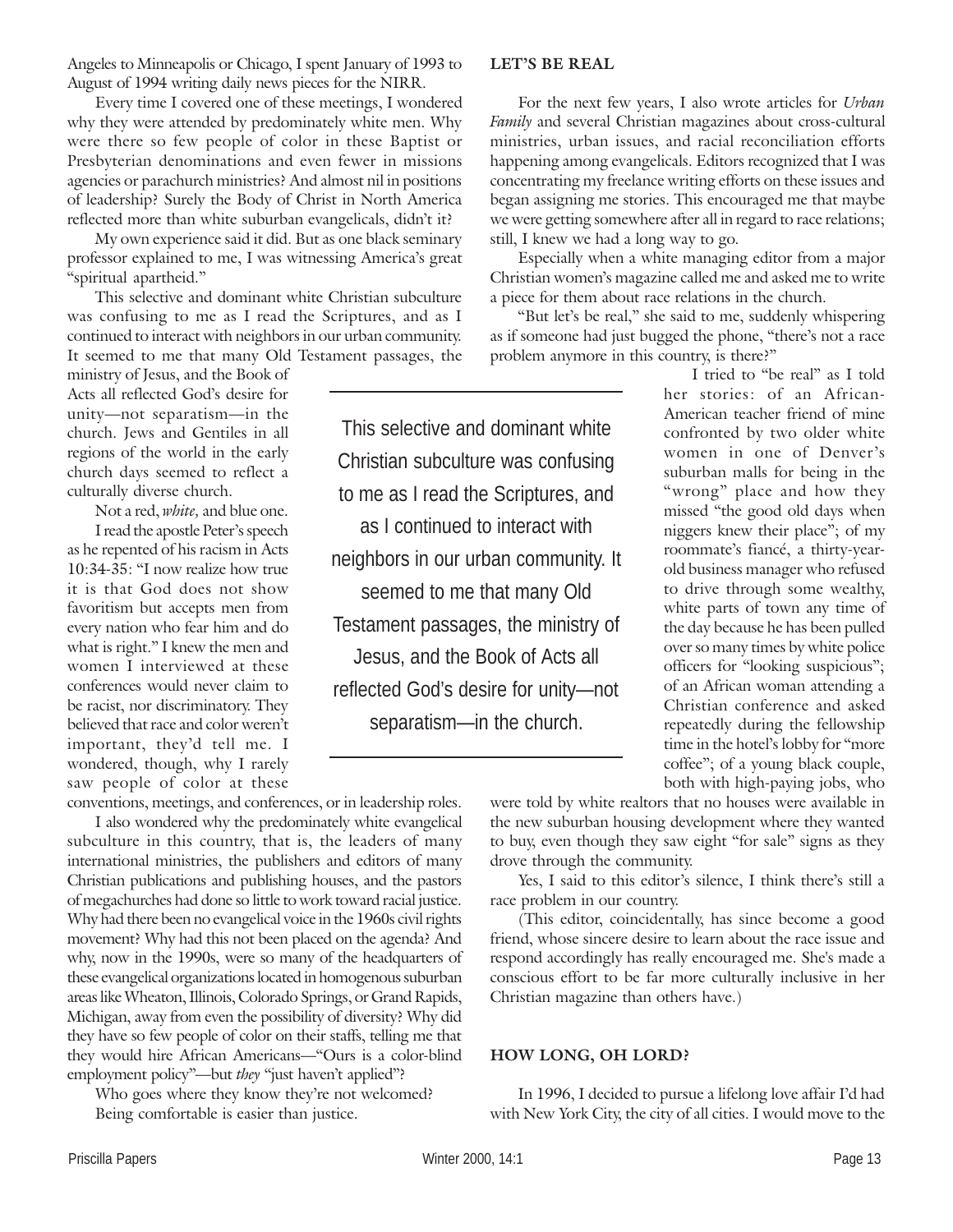Big Apple, the capital of the world and the mecca of the publishing world. By February of 1996, I packed up another truck and recruited a friend to help me drive east. The view of the New York skyline from the George Washington Bridge stirred a strange excitement in me, as if I were coming . . . home.

The next week I met a short, athletic African-American woman named Elvon. We lived in the same building in a neighborhood called Washington Heights, and I was thankful that I had "instant" neighbors. When she invited me over to play cards and talk, I realized this woman's vision for unity sounded pleasantly familiar. She told me about the racial reconciliation ministry at Redeemer Presbyterian Church in Manhattan, a church I immediately felt drawn to when I visited, and about her work on staff there.

Soon after we met, Elvon invited me to join her and some other women for an evening of racial dialogue in Brooklyn. The room was crowded with a mix of white, Asian, and black women and men eager to discuss the principles and points Elvon and her team brought up. When a black woman raised a concern about how to continue on this road, others chimed in with equal passion. She continued by telling us of a recent time when she visited her college-age son in upstate New York one weekend. She took him to a church there, wanting him to find spiritual support during his college days, but when they walked into the sanctuary, the white usher asked whether she and her son were in the "wrong church."

The woman's story slugged me in the stomach. Hurt so bad I couldn't help but cry.

How long, oh Lord?

I put down my head, trying not to let my shoulders shake. The discussion continued all around me as I tried to dry my face. Then I felt a gentle hand on my back, stroking it like a mother does a sad child. Elvon had made her way through that crowd of people, sat behind me, and without saying a word, touched my ache with dignity and understanding.

#### **COMING HOME**

I eventually conquered the subway system, picked up some writing projects, and settled into church life in a city known more for its "rude New Yawker" stereotypes than the kindness I was encountering. By Easter, I was invited to a potluck at a friend's apartment down the street, where I ran into one of the white women who had spoken with Elvon that night in Brooklyn. I couldn't help but notice how she interacted with the various people there; her gentle eyes focused, head nodding in support, questions coming from her heart as if that person she was talking with was the only—and therefore the most important—human being on the planet.

I wondered if this wasn't what Jesus would have looked like when he listened to his friends.

Her name was Andrea.

# Great Africans and Blacks of the Bible and Early Church: A Study Tour of Egypt

# May 31 - June 11, 2000

Led by Catherine Clark Kroeger and Bishop La Donna Osborn

#### **Itinerary includes:**

- *• New discoveries at Alexandria*
- *• The pyramids*
- *• The Sphinx*
- *• Ancient Nubia*
- *• A three-day cruise of the Nile river*

Total price, including all transportation and hotels, is approximately \$2,100. For more information, contact: The Cape Cod Institute 1073 Stony Brook Road Brewster, MA 02631 tel 508-896-3443 or 508-896-3518 fax 508-896-6864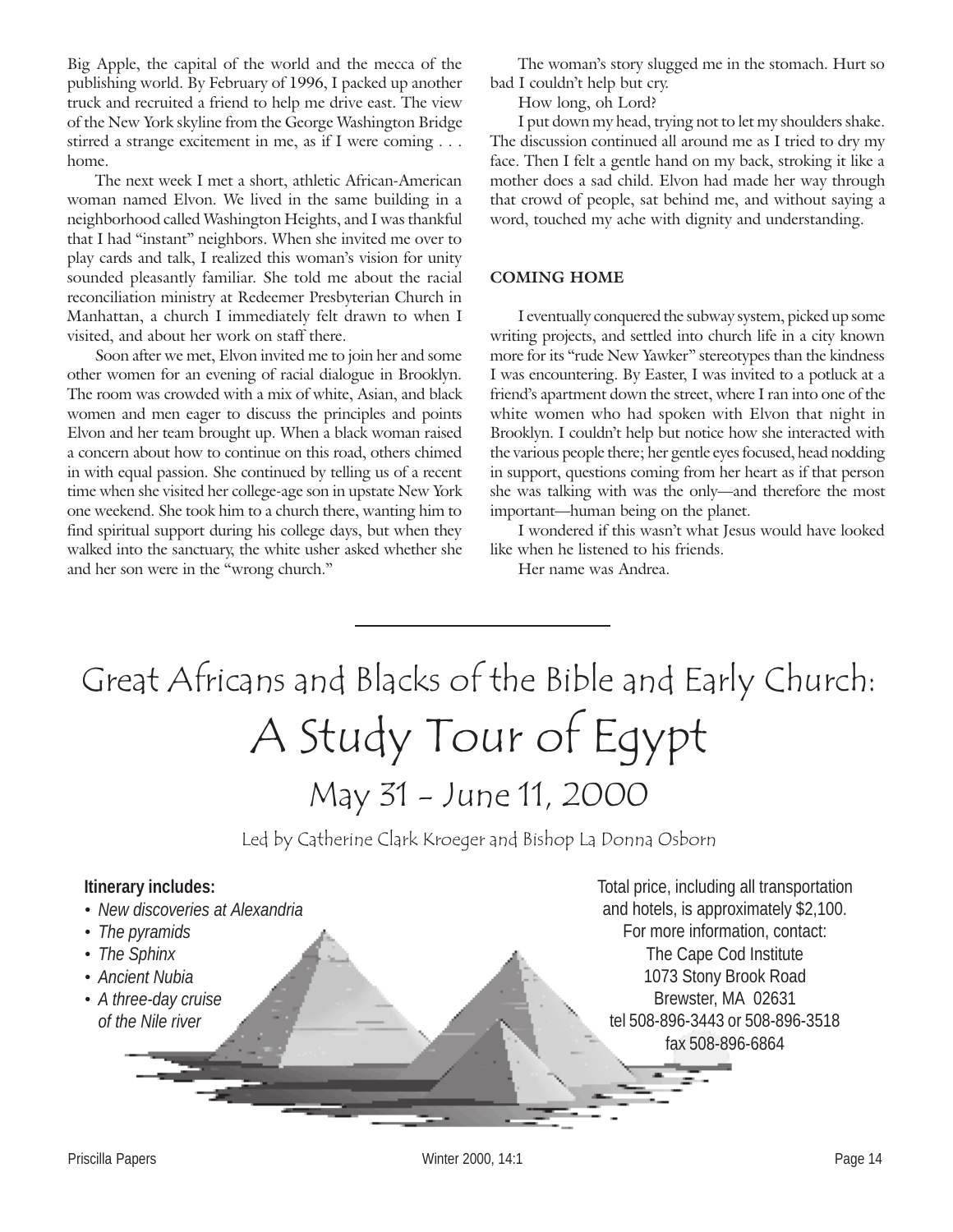It wasn't often I encountered white Christian women who seemed to care so deeply about people of color or racial issues, so I was curious about what motivated this woman. She told me about growing up in Baltimore with parents who always made sure she was exposed to people from different cultures, even though she struggled much of her life with her dad's decision to leave her family for a homosexual lifestyle. Now, her faith in Christ led her to explore these problems and challenges as an adult; her friendship with Elvon had personalized many of them for her, and both had given her a deep sense of gratitude and empathy.

I wasn't sure if it was the spicy Spanish food or the conversation that made tears roll down Andrea's cheek then. She took off her glasses, rubbed her eyes, and apologized, "I'm sorry. Sometimes I just can't believe how much God has done in my life."

The beauty of a broken, tender heart is an engaging thing.

That first conversation grew into many, many more. Soon we began a home fellowship group to help build the kind of cross-cultural relationships we knew the gospel required. When Andrea told me she was thinking about relocating into a low-income neighborhood, either Harlem or the South Bronx, I asked her why she wanted to do that. Like me, she had been affected by John Perkins's philosophy of ministry and relocation, by her study of Scriptures, and by her conversations with others. Consequently, she was feeling more and more drawn to live among the people with whom she worked. I was missing life in a neighborhood (as opposed to a big apartment building) and asked if I could join her search for a new home.

We talked many hours about what it would mean for two white women to move into a black neighborhood—how could we communicate our desire for reconciliation without appearing patronizing or offending the community? How could we become neighbors without coming across as privileged or arrogant? How could we keep the door and the conversations opened when there was so much "racial residue" to confront?

How in the world could two Waspy Christian women find a home in Harlem?

The combined support of friends—along with the direction of the Almighty—made it easier to move. Again. I was ready to stop moving and get rooted.

Denver was a suburb compared to Harlem. Though it was a community I had long admired from the literary pages of the Harlem Renaissance, I have to admit, I struggled with moving into this predominately African-American section of Manhattan; I was intimidated by its reputation and density. Was I ready to return to minority status for the sake of interracial dialogue in this intense world of concrete highrises and brownstone houses?

Harlem. A place loaded with historic romance and contemporary rage, a place where working and middle-class families live next door to crack houses, where Japanese and German tourists pay big bucks to attend black church services,

while youth centers struggle to pay their staff. Harlem is what sociologists call a study in despair, what politicians call a symbol of urban decay and territorial tensions, and what television reporters call a crime-infested area. By their accounts, you'd think no real human beings lived here.

But they do, of course. Mothers raise their children in inner city America. And Harlem, I discovered the day I moved in, is a personal neighborhood in the midst of an often impersonal city. It is full of individual human beings who struggle and laugh and hope and bleed—like I do.

Could I go back to living as one of the few white women on the block, knowing the stares and questions and wonderful tradeoffs there would be? Could I handle the crowded dirty streets, boarded buildings, and the rich African cultures that had migrated to central Harlem much like southern blacks of the 1920s did? I'd see a group of African-American teenagers laughing and joking, rapping to each other and dancing to some hip-hop—safe just to be teenagers in one of the greatest black communities in the country. Would my white skin dampen their spirits and invade their heritage?

We could be neighbors, friends reminded me, chastising my guilt, helping me remember how much I needed these young people in my life, needed their unique talents and perspectives, needed to encourage them to succeed. I knew that learning and growing is never one-sided—it's always reciprocal.

So maybe these teenagers would see in me one white woman who didn't clutch her purse in fear and hurry by when she passed them on the street. In Harlem.

I met Maurice, Dewayne, and Junior that first day we moved, three eight-year-old neighbors who stood by watching us carrying boxes, clothes, and lamps. I shook their hands, introduced myself to them, and asked if they lived close by since I was going to be their new neighbor. Down the street, they told me, pointing with proud arms and eager eyes. They mumbled that they'd see me later, that they were going to the store for their mom. An hour later, when I was carrying another box, I heard a joyous sound I hadn't heard since I left Denver: "Hiiiii Jooooo! Can we help?" Maurice and Junior smiled at the door.

And I was home.

*Jo Kadlecek's columns on urban, crosscultural and religious issues have been widely published. Her books include Resurrecting Hope with Dr. John Perkins and Feast of Life: Spiritual Food for Balanced Living. This article is adapted from I Call You Friend: Four Women's Stories of Race, Faith, and Friendship (Broadman & Holman, 1999) with the author's permission.*

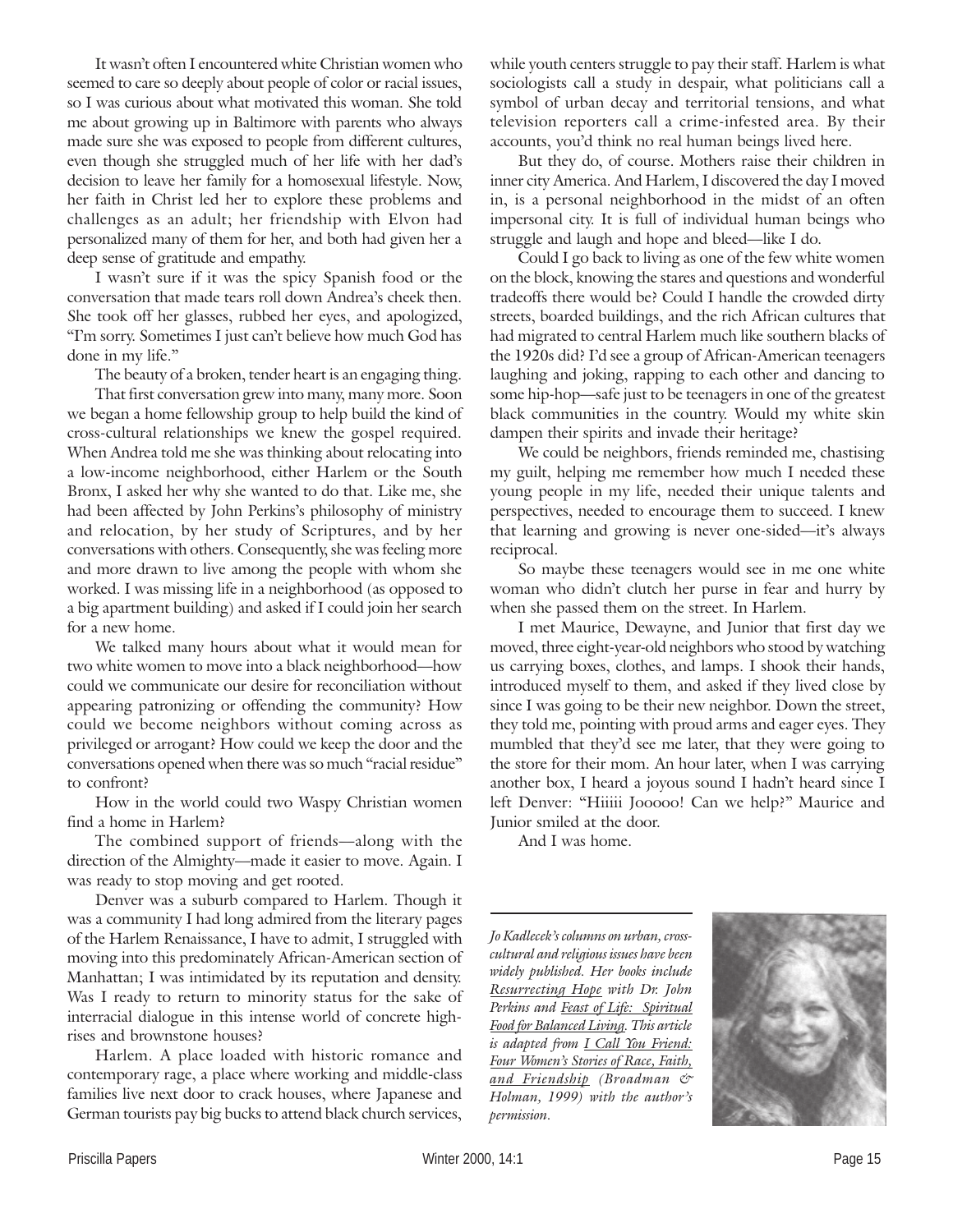# A BIBLICAL RESPONSE TO AMERICA'S RACIAL AND ETHNIC CRISIS

#### Steve Nicholson

*In the wake of the Los Angeles riots, I began to prayerfully study the Bible, looking for a scriptural response to ethnic conflict. I knew the Bible had hundreds of scriptures about the poor, but I never suspected it had so much to say about the problems of a multi-ethnic society. However, I found dozens of scriptures that spoke very directly to the ethnic problems we are facing as a nation. As a result, I have become convinced that God has a plan for a multi-ethnic society, and that racial reconciliation is the most important social need of our time.*

The problem we face is not primarily political: It<br>is first and foremost a spiritual problem. If<br>therefore have no hope for lasting racial<br>nciliation apart from an approach that first deals with its is first and foremost a spiritual problem. I therefore have no hope for lasting racial reconciliation apart from an approach that first deals with its spiritual dimensions. Hope lies with the church. Though in the past the church has been as separated on this issue as the rest of society, the church must move into the forefront of reconciliation if there is to be genuine healing.

Of primary importance is that we become more biblical people, and thereby more reconciled, loving people. We need to become more aware of all the dimensions involved in racism and ruthlessly root out the fears, misunderstandings, defenses, and prejudices that feed racial and ethnic separation and hostility. We have to learn how to live together as God's people, and shape our values according to biblical rather than cultural norms.

Perhaps you recognize one of these oft-repeated statements: "But I've never discriminated against anyone," "I've never owned any slaves," or "Why does this issue of racism keep coming up—why can't we just forget about it?" or "Why should I pay for what happened in the past, before I was even born?" or even "Why can't 'they' just work harder and climb up the economic ladder like my ancestors did?"

Each of these statements reflects an individualistic lens. The biblical viewpoint is community-oriented. The abolition of slavery over 130 years ago did not end the problem of racism. We are not just individuals completely separated from the sins of our nation or our forefathers. We live in the effects of those sins. And God says that if the land is to be healed, the people who are called by God's name must humble themselves and repent and confess their sins (2 Chr 7:14).

There are dozens of scriptures throughout the Old Testament demonstrating that God sought to address the difficulties of incorporating into the Israeli nation people who were ethnically, culturally or racially different. God knew that human nature would use these differences for evil to create division and oppression. But God wanted this new "nation under God" to be holy, set apart. Therefore, scriptures provide guidance for accepting "aliens" and "strangers." The word "alien" literally means "non-relative,

someone strange or different, foreigner." We can learn a great deal by exploring the Bible as we seek a better understanding of God's desire for racial reconciliation and a multi-ethnic society.

#### **LEGAL EQUALITY AND EQUAL JUSTICE**

*The community is to have the same rules for you and for the alien living among you; this is a lasting ordinance for the generations to come. You and the alien shall be the same before the LORD: The same laws and regulations will apply both to you and to the alien living among you. Numbers 15:15-16* (cf. Lev 24:22, Dt 1:16, 24:17, 27:19)

We are required to practice the same laws and the same justice for both the alien and the native-born. As a nation, we still have a long way to go toward achieving equality. It took us two hundred years to repent of slavery. Another hundred years passed before a serious attempt was made to implement legal equality. One wonders whether we are under a curse for failing to follow God's plan in a land where God's intention for the nation is perhaps best expressed in the words on the Statue of Liberty.

Give me your tired, your poor, your huddled masses yearning to breathe free, the wretched refuse of your teeming shore. Send these, the homeless tempest-tossed to me, I lift my lamp beside the golden door!

#### **PROVIDING FOR THE POOR AND ALIEN**

*When you are harvesting in your field and you overlook a sheaf, do not go back to get it. Leave it for the alien, the fatherless and the widow, so that the LORD your God may bless you in all the work of your hands. When you beat the olives from your trees, do not go over the branches a second time. Leave what remains for the alien, the fatherless and the widow. When you harvest the grapes in your vineyard, do not go over the vines again. Leave what remains for the alien, the fatherless and the widow.*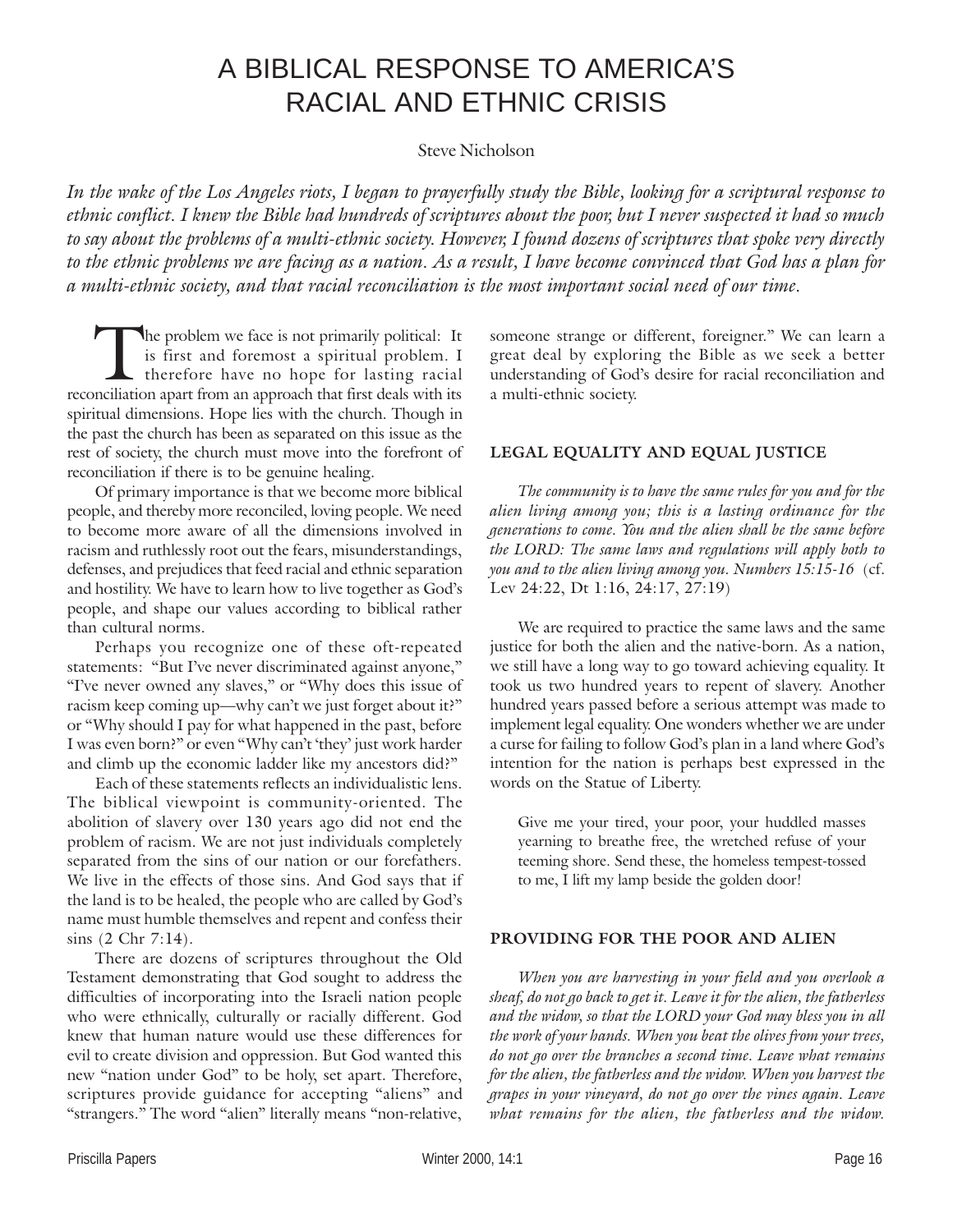*Deuteronomy 24:19-21* (cf. Lev 23:22, 19:10, Dt 26:12, 14:28-29, Ez 47:22-23)

We are all citizens of heaven and aliens and strangers on this earth. We are therefore commanded to serve the poor and needy as servants of Christ. We should do our best not to hoard our possessions, but to help the disadvantaged.

#### **LOVING THE STRANGER**

*When an alien lives with you in your land, do not mistreat him. The alien living with you must be treated as one of your native-born. Love him as yourself, for you were aliens in Egypt. I am the LORD your God. Leviticus 19:33-34* (cf Dt 23:7, Ex 22:21, 23:9, Jer 7:5-7, 22:3)

We must not tolerate personal prejudice or mistreatment of ethnic minorities. Instead, we are told to love "the alien" as ourself, even though they may be very different from us. Invite the Holy Spirit to search your heart and expose your stereotypes, fears, suspicions, prejudice, hatred, or apathy to the pain of others. Confess what is in your heart. Ask for God's help and power. Ask Jesus to give you his eyes and heart for those different from you.

Commit to the painful process of true reconciliation. Cultivate sensitivity through education and relationships. Read the stories and histories of those who are different from yourself. Spend time with

people from other ethnic groups. Be prepared to face and hear hurt, anger, and fears with love and understanding. Lay aside all your instinct for self-justification. Talk about minority experiences. Get to know people who are different as real people with a whole variety of interests, not just as representatives of a group. Learn how to live together and give our nation an example and a hope for a better day.

#### **HEALING THE HEART**

*He defends the cause of the fatherless and the widow, and loves the alien, giving him food and clothing. And you are to love those who are aliens, for you yourselves were aliens in Egypt. Deuteronomy 10:18-19* (cf Zech 7:10, 1 Cor 13:4-7)

Government is powerless to change hearts and relationships. All our human effort seems only to increase polarization and hopelessness. There is only one hope—a

massive repentance and turning to God, with the church of Jesus Christ leading the way.

Unfortunately, the Christian church often reflects social divisions. Even many so-called "social action churches," while committed to political involvement, are not actually providing a vital example of multi-ethnic people living and working together, understanding and loving each other.

God's intention is for the church to be the place where those who have formerly lived in hostility can come together under the Lordship of Christ. The church, filled with God's power and living out God's plan, is to be a light in the darkness, a beacon of hope:

For he himself is our peace, who has made the two one and has destroyed the barrier, the dividing wall of hostility, by abolishing in his flesh the law with its

> commandments and regulations. His purpose was to create in himself one new man out of the two, thus making peace, and in this one body to reconcile both of them to God through the cross, by which he put to death their hostility. He came and preached peace to you who were far away and peace to those who were near. For through him we both have access to the Father by one Spirit. Consequently, you are no longer foreigners and aliens, but fellow citizens with God's people and members of God's household, built on the foundation of the apostles and prophets, with Christ Jesus himself as the chief cornerstone. In him the whole building is joined together

and rises to become a holy temple in the Lord. And in him you too are being built together to become a dwelling in which God lives by his Spirit. Ephesians 2:14-22 (cf. Gal 3:26-29)

#### **TAKING RESPONSIBILITY FOR ACTION AND INACTION**

*This is what the LORD says: "Do what is just and right. Rescue from the hand of his oppressor the one who has been robbed. Do no wrong or violence to the alien, the fatherless or the widow, and do not shed innocent blood in this place. For if you are careful to carry out these commands, then kings who sit on David's throne will come through the gates of this palace, riding in chariots and on horses, accompanied by their officials and their people. But if you do not obey these commands, declares the LORD, I swear by myself that this palace will become a ruin.*" *Jeremiah 22:3-5*

God's intention is for the church

to be the place where those

who have formerly lived in

hostility can come together

under the Lordship of Christ.

The church, filled with God's

power and living out God's

plan, is to be a light in the

darkness, a beacon of hope.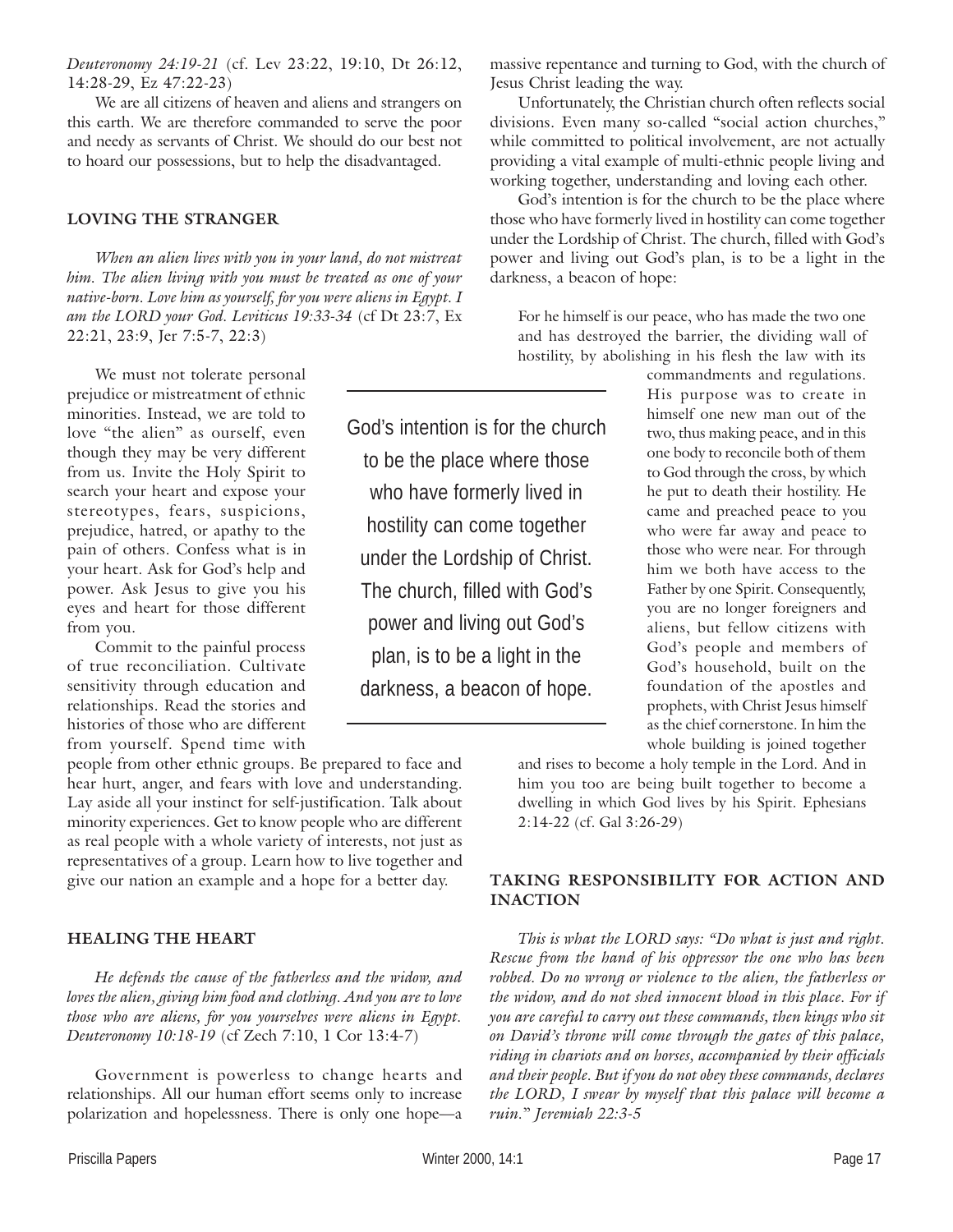The thrust of this passage is that not only must you refrain from doing wrong to those who are weak or powerless, but you must also take an active role in rescuing them from the sins of others. God holds us responsible for what we do, as well as what we do not do.

The New Testament reinforces that doing right is a matter of taking positive actions, not simply of refraining from negative ones:

Anyone, then, who knows the good he ought to do and doesn't do it, sins. James 4:17 (cf. Lk 6:31)

The parable of the Good Samaritan reminds us that if we stand by silently or passively while a neighbor is injured or beaten or spit upon, then we have failed to love our

neighbor as ourself. If we see hatred and evil and prejudice, yet stand by and say and do nothing, then we have committed the sin of silence.

We have a communal responsibility for what happens in our midst, even if we are not the ones committing overt acts of evil. God holds us responsible both for what we do and for what we do not do.

Edmund Burke pointed out that all that the only thing necessary for evil to triumph is for good men to do nothing. In the days of Nazi Germany, most Germans were not Nazis. But they stood by and watched in silence and passivity, shutting their eyes and closing their ears, while the Nazis took over their country and attempted to wipe out

the Jewish population of Europe. Sadly, most of the church in Germany also stood by passively while a country was destroyed and millions died.

Elie Wiesel, Nobel Peace Prize winner and survivor of a Nazi concentration camp said, "Take sides. Neutrality helps the oppressor, never the victim. Silence encourages the tormentor, never the tormented." We can't simply say, "Well I am not the one who is fostering hatred. I just keep to myself." We are responsible before God not to be passive in the face of evil, hatred and oppression.

What do you do when someone makes an ethnic joke at another's expense? What do you do when someone is picked on because of the color of their skin? What would you do if you went to a hotel with a minority friend, and the hotel would let you in but not your friend?

Racism, whether active or passive, is simply a form of self-idolatry that exalts one kind of person over another on the basis of outward appearance. For much too long, the church of Jesus Christ in this country has not stood up to

In the 130 years since the end of slavery, we have continued to oppress the weak and live in hatred and prejudice in many ways. Today we are bearing the effects of these sins—in our nation, our cities, our neighborhoods, our churches, our minds, and our hearts.

the racism and hatred that has been a blight on this land. It is true there were some Christians who stood up to slavery in the days before the Civil War, and it is true that some were involved in the civil rights struggles of the late fifties and sixties. But even then the majority of evangelical, Biblebelieving Christians stood by, or worse yet, reacted negatively to efforts to bring about a greater measure of racial justice.

Let us repent not only for any evil we have done, but also for the good we have failed to do.

#### **SINS OF THE FATHERS**

"*Do not pollute the land where you are. Bloodshed pollutes the land, and atonement cannot be made for the land on which*

*blood has been shed, except by the blood of the one who shed it. Do not defile the land where you live and where I dwell, for I, the LORD, dwell among the Israelites." Numbers 35:33-34*

God holds the nation and the land responsible for past sins which have not been confessed and repented of, and for which restitution has not been made. The land itself can be polluted by violence and oppression, and this can ultimately lead to judgment. King David encountered this during his reign, long after his predecessor, King Saul, had been killed.

During the reign of David, there was a famine for three successive

years; so David sought the face of the LORD. The LORD said, "It is on account of Saul and his bloodstained house; it is because he put the Gibeonites to death." 2 Samuel 21:1

If collective sins are not repented of and justice established, those living in the land will suffer the consequences. In urban society, we often lose our connection with the land and its sins and blessings, but we should pay attention. We cannot remain untouched by sin in the land. The Bible says that unjust blood cries out from the ground. Abraham Lincoln spoke of just this in his Second Inaugural Address during the Civil War:

And the war came. One-eighth of the whole population were colored slaves, not distributed generally over the Union, but localized in the Southern part of it. These slaves constituted a peculiar and powerful interest. All knew that this interest was, somehow, the cause of the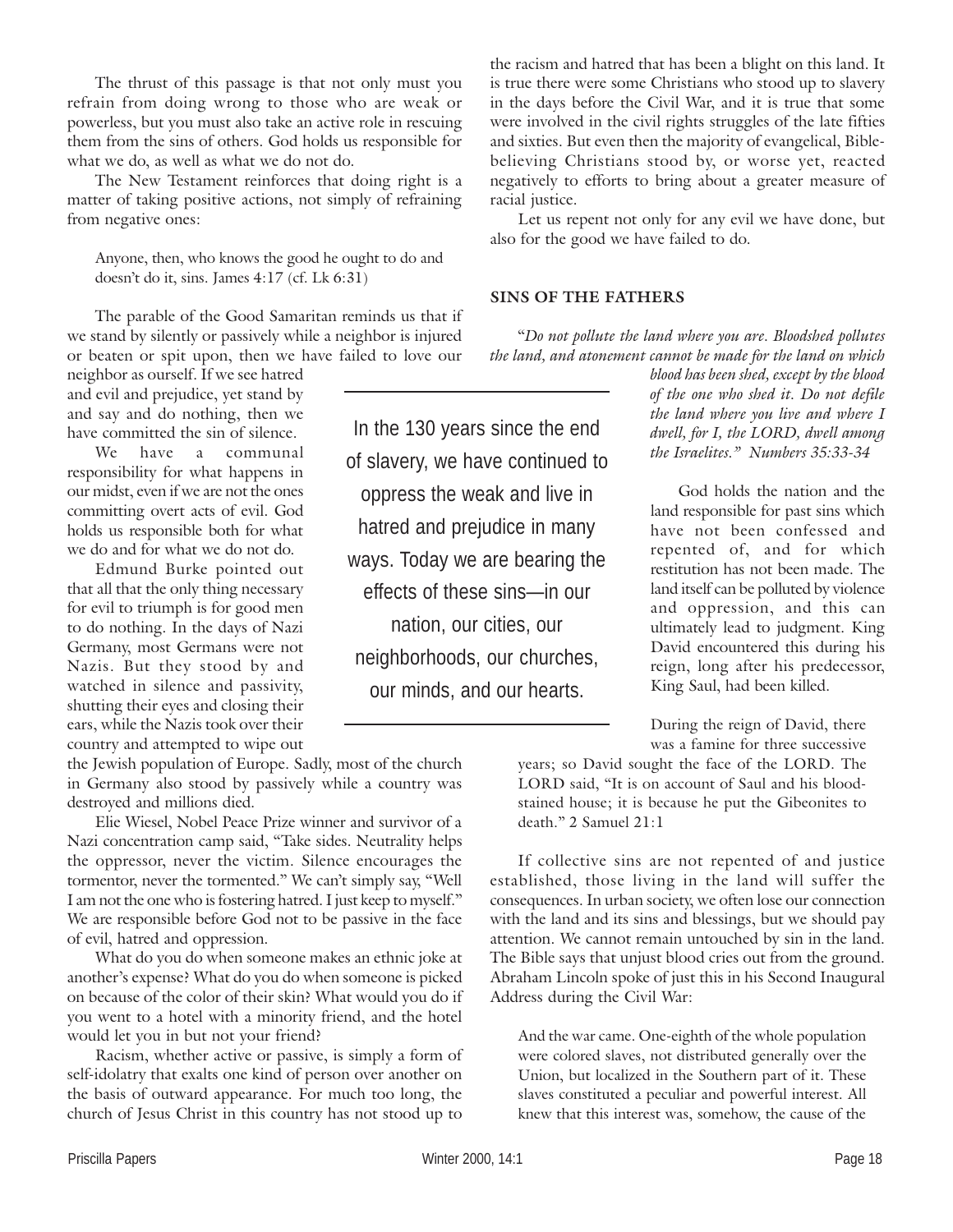war. ...The Almighty has his own purposes. "Woe unto the world because of offenses! for it must needs be that offenses come; but woe to that man by whom the offense cometh." ...And he gives to both North and South this terrible war, as the woe due to those by whom the offense came, shall we discern therein any departure from those divine attributes which the believers in a living God always ascribe to him? Fondly do we hope—fervently do we pray—that this mighty scourge of war may speedily pass away. Yet, if God wills that it continue until all the wealth piled by the bondsman's two hundred and fifty years of unrequited toil shall be sunk, and until every drop of blood drawn by the lash shall be paid by another drawn with the sword, as was said three thousand years ago, so still it must be said, "The judgments of the Lord are true and righteous altogether."

Lincoln recognized that the terrible Civil War was the judgment of God upon the nation, and anticipated that its destructive effects could continue until all the sin of 250 years of slavery in North America was fully paid for.

The legacy of 250 years of slavery cannot be wiped out in a year, or a decade, or even a generation. You cannot tear families apart for hundreds of years and then expect the victims to suddenly live normal lives. Slavery's effects have permeated the mindsets of the descendants of both masters and slaves. In the 130 years since the end of slavery, we have continued to oppress the weak and live in hatred and prejudice in many ways. Today we are bearing the effects of these sins—in our nation, our cities, our neighborhoods, our churches, our minds, and our hearts.

#### **REPENTANCE AND CONFESSION**

*I prayed to the LORD my God and confessed: "O Lord, the great and awesome God, who keeps his covenant of love with all who love him and obey his commands, we have sinned and done wrong. We have been wicked and have rebelled; we have turned away from your commands and laws." Daniel 9:4-5* (cf. Ezra 9:7, Neh 1:4-11)

We are called to repent and confess the sins of the nation, present and past. Daniel, Ezra and Nehemiah were righteous men who never personally polluted themselves with idolatry, and yet confessed to this very sin—the sin of their forefathers. In the same way that we are part of the current community and part of the land, we are also part of the historic community of our forebears. The sins of the fathers (and mothers) have an effect on the children, and we need to acknowledge and confess and repent of these sins. Daniel, Ezra and Nehemiah all participated in the restoration of their people, but it began with this confession of the sins of the fathers.

#### **STANDING IN THE GAP**

*The people of the land practice extortion and commit robbery; they oppress the poor and needy and mistreat the alien, denying them justice.*

*"I looked for a man among them who would build up the wall and stand before me in the gap on behalf of the land so I would not have to destroy it, but I found none. So I will pour out my wrath on them and consume them with my fiery anger, bringing down on their own heads all they have done, declares the Sovereign LORD." Ezekiel 22:29-31*

Many of us cannot fully repent and confess the sins of our forebears because we are not fully aware of what happened. We think, "Oh yes, there was slavery back then, and that's bad, but it's gone now."

But the struggle is far from over. Even today, the evangelical church is largely separated along racial and ethnic lines. Minority people still live in the shadow of hatred and prejudice. Even in the church, people from non-European ethnic backgrounds often encounter misunderstandings, stereotypes, fear, avoidance, and a whole variety of insulting comments. While we may not be burning crosses, and may even be glad for the diversity in our churches, we need to work actively to eradicate the vestiges of our divided and prejudiced society. We *must* learn to live together in true love, understanding and mutual respect.

We must continually work toward racial equality, allowing God to heal our hearts and our relationships, and taking responsibility not only for our own actions, but also for those of our forebears.

Who will stand in the gap, committed to being part of the solution rather than part of the problem? May God grant us conviction, courage, perseverance, and commitment.

*Steve Nicholson is Senior Pastor of the Evanston Vineyard Church in Evanston, Illinois. He is a graduate of Carleton College in Minnesota. He and his wife Cynthia have been involved in planting churches in Minnesota, Illinois and Croydon, England.*

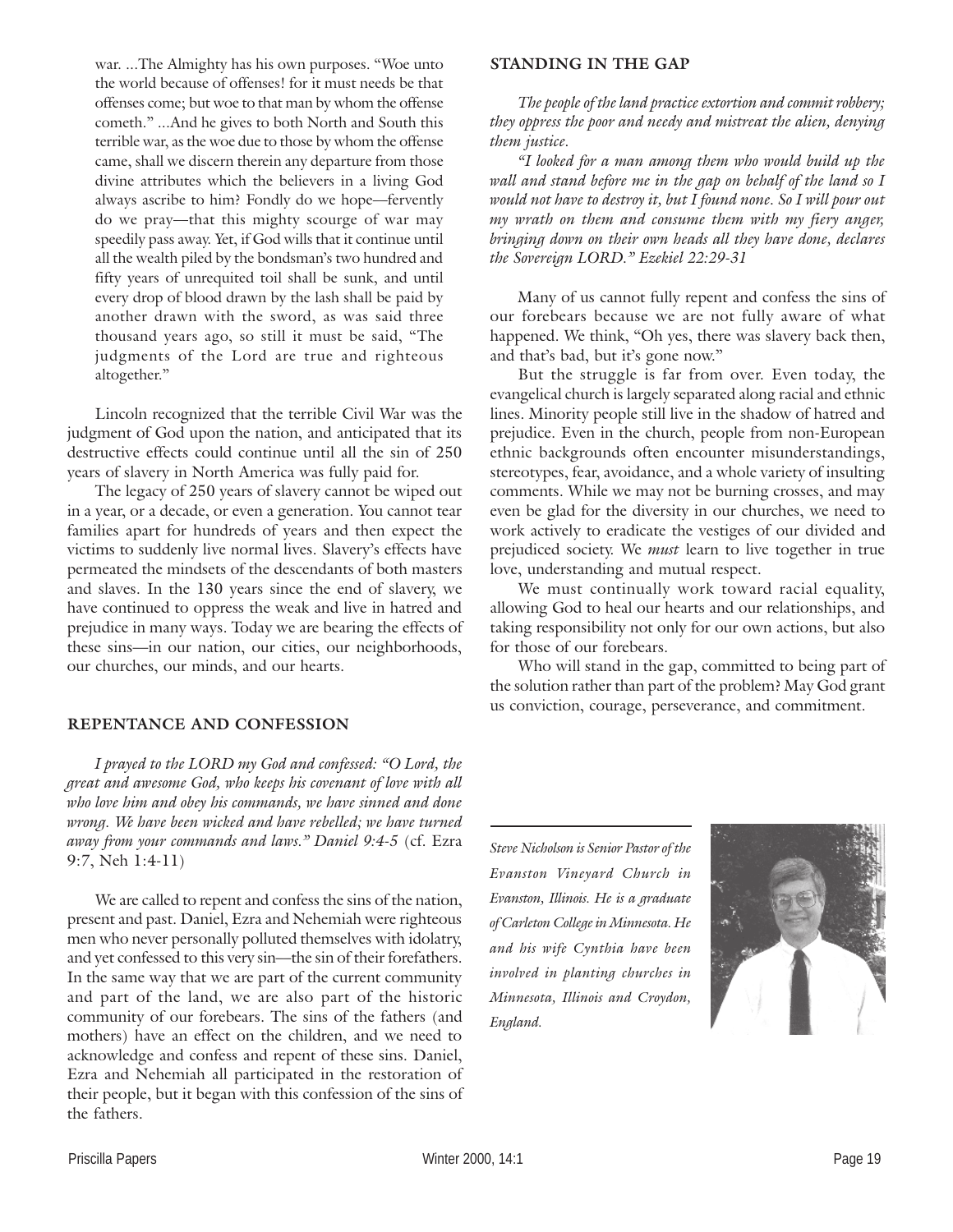# HIDDEN AFRICANS OF THE BIBLE AND EARLY CHURCH

Catherine Clark Kroeger

*How seldom are we made aware of the special promises that God has given to African people! Psalm 68:31 declares that "Cush shall reach out its arms to God!" (The early Church loved this promise, for they considered Cush to be a metaphor for the gentile Bride of Christ.) The Psalms predicted that one day people would recognize the spirituality of the Cushites, and declare that they had been born anew in Zion (87:3-6). Isaiah foretold that God would bring forth a remnant from Cush (11:11), and a redeemed people bearing gifts to Zion (18:1- 8). Zephaniah proclaimed that from beyond the rivers of Cush, God's people should bring offerings (3:10). Amos expresses God's concern for Cush: " 'Are you not like the Cushites to me, O people of Israel?' says the Lord" (9:7).*

**B**iblical scholars are aware that "Cush" sometimes<br>refers to all of Africa, sometimes to all of Africa<br>ching from modern Aswan in the north to Khartoum in refers to all of Africa, sometimes to all of Africa except Egypt, and sometimes to ancient Nubia, stretching from modern Aswan in the north to Khartoum in the south. Today most of this area lies in the Sudan. But how is the general reader to understand that Cush and Cushite (used 57 times in the Hebrew Bible) are in fact a designation for an African nation and people? Some versions of the Bible translate "Cush" as "Ethiopia," but this does not ordinarily designate the modern country of that name. David Adamo has suggested that the best translation is simply "Africa."

All of us have a right to know and applaud the important biblical role played by Africans. People of African descent may claim the deep roots of their ancestors in the Bible.

#### **AFRICA IN THE OLD TESTAMENT**

We read in Genesis that one of the rivers of Eden ran around the whole land of Cush, and another encircled the land of Havilah that yielded gold and onyx and bdellium (2:10-13). These products were found in antiquity principally in the area now known as the Sudan. If the Tigris and Euphrates rivers are located in Babylonia, then there is good reason to believe some of Eden lay in Africa. We are now told that the oldest human remains may also be traced to Africa.

Hagar, the Egyptian concubine of Abraham, may well have derived her ancestry from south of Egypt, and she alone of all the Bible characters gives God a name (Gen 16:13). Like Abraham, she meets God in the form of an angel and is given a promise that her progeny shall become a great nation (Gen 21:18).

Moses' Cushite wife aroused the bitter jealousy of his sister Miriam. (Num 12:11-16). Amusingly, Miriam, who resents her black sister-in-law, becomes white with leprosy until she mends her ways. If this Cushite wife was Zipporah, then the Moses' father-in-law is Jethro the priest, who instituted the judicial, administrative and sacrificial patterns of Israel (Ex 18:1-27). He and his family had received the exiled Moses during Moses' forty years as a shepherd in Sinai.

Zipporah had understood the importance of circumcision and performed the ritual on their sons (Ex 18:1-27). Even if the Cushite wife refers to a second spouse, then Moses also looks to his new father-in-law for guidance and direction (Num 10:29-32; Jdg 1:16).

When the Israelites settle the land of Canaan, there were Africans among them. Some may have left Egypt along with the Israelites at the time of the Exodus; others came with military invaders (1 Kg 14:25-28; 2 Chr 12:2-3; 14:9-15; cf. 16:8). Apparently an Ethiopian colony was created at Gerar as a buffer between Egypt and Judah. Thus, the Ethiopians became permanent residents in Palestine, remaining there until time of Hezekiah (715-685 BCE).

Accordingly we read, "They journeyed to the entrance of Gedor, to the east side of the valley, to seek pasture for their flocks, where they found rich, good pasture, and the land was very broad, quiet, and peaceful; for the former inhabitants there belonged to Ham" (1 Chr 4:39-40). Further, a group of Philistines and Arabs were said to be settled "near the Ethiopians" (2 Chr 21:16).

Persons of African descent appear to have taken an active role in Israel's social and political life. The bride in Song of Solomon is "black and beautiful" (Song 1:5). A Cushite who possessed tact, discretion, and a high position in the royal court appeared as a trusted courtier sent to tell David news of Absalom's death (2 Sam 18:19-32).

Africans continued to enjoy royal favor, as Solomon married an Egyptian princess (1 Kg 9:16, 24; 2 Chr 8:11) and received the Queen of Sheba (1 Kg 10:1-13; 2 Chr 9:1- 2). This influential queen ruled dark-skinned peoples on both sides of the Red Sea, and she may well have initially come to Solomon to negotiate a trade treaty with his growing maritime power. Though she tested him with hard questions, in the end she told him all that was in her heart. It appears that in this black woman Solomon found a kindred spirit with whom he could discourse freely.

Whether or not that relationship was sexual, there is evidence that other alliances did indeed produce children. Zephaniah, a descendant of Hezekiah, is called the son of Cushi and brings special prophecies about Cush (Zeph 1:1; 3:10). Jehudi, the courtier sent to bear Jeremiah's message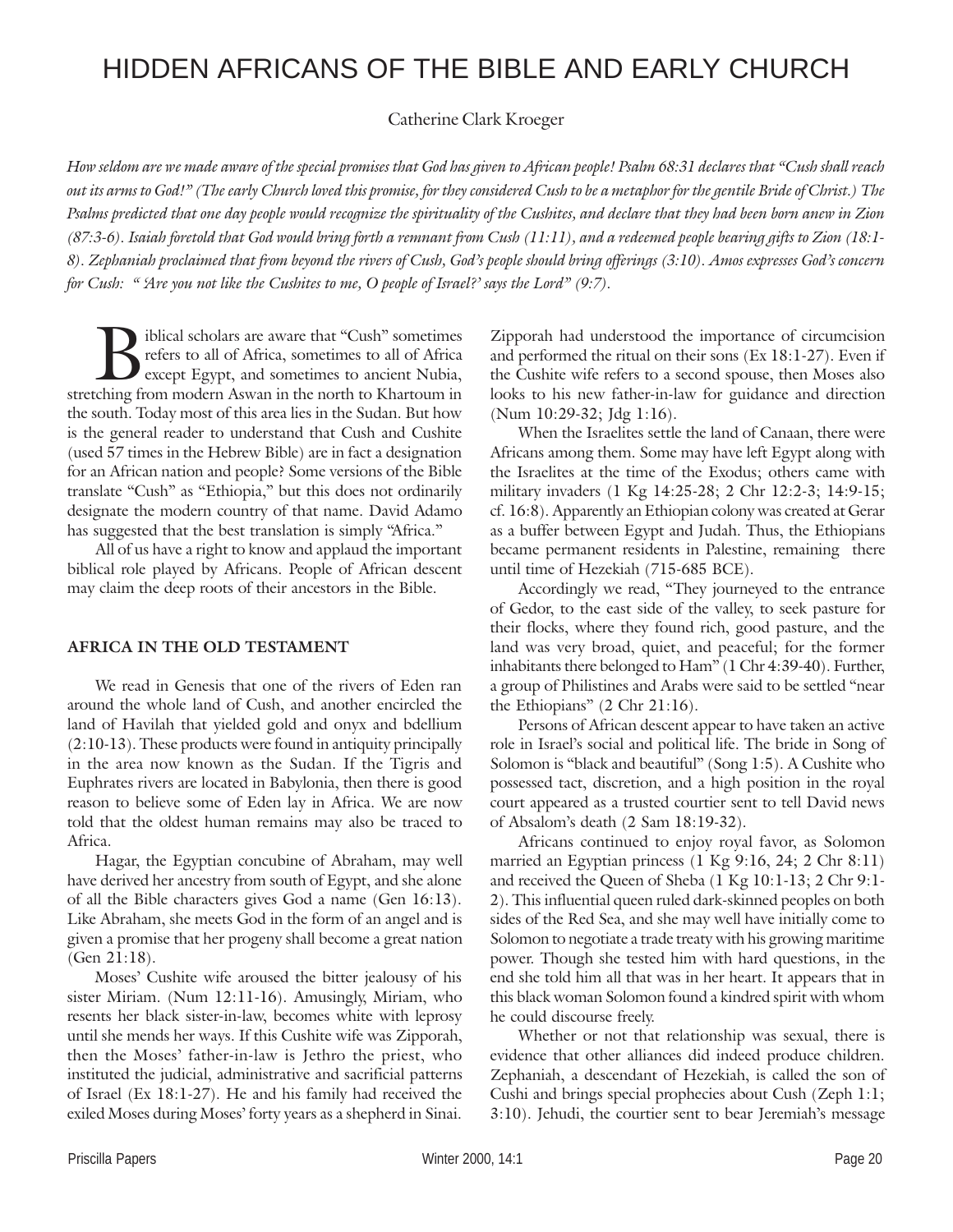from Baruch to King Zedekiah, appears to have had a Cushite ancestor (Jer 36:14). Faithfully, Baruch stands before the king, reading the words of God, while the king slashes the scroll and casts it in the fire (Jer 36: 21, 23).

 Ebed-Melek, a confidential advisor of the king, is identified as a Cushite four times (Jer 38:7, 10, 12; 39:16). Believing that Jeremiah was bringing God's authentic voice to Judah, Ebed-Melek risked his life to rescue the prophet from the cistern and secure for him a hearing with the king. Jeremiah commends the courtier's faith (39:15-18) and proclaims to him a special covenant of God's protection.

When Cushite pharaohs ruled over Egypt, they contracted military alliances with both Israel and Judah, especially during the time of the Twenty-fifth or Cushite Dynasty. Sabacho (716-701 BC, called So in 2 Kings 17:4) contracted an alliance against Assyria with Hoshea, king of Israel, while Tirhakah (690-664) came to the aid of Hezekiah when Jerusalem was beseiged (2 Kg 19:9; Is 37:9). Mortuary figurines of Tirhakah clearly reveal his African features, and his enormous statue still towers above the great temple complex at Karnak.

#### **AFRICA IN THE NEW TESTAMENT**

The kingdom of Cush continues to play a role in the New Testament, where we read of the conversion of Candace's Ethiopian treasurer (Acts 8:26-39). Candace was the royal title of the Queen Mother of Nubia, a powerful African nation located principally in what is now Sudan. Greek was spoken in the court, so the chamberlain would have had no problem reading a Septuagint version of the prophet Isaiah; and Philip, a Greek-speaking Jew, would easily have communicated the Gospel to him.

It was Candace who wielded the real political and military power from her capitol city in Meroe while her son served as a religious figurehead. The royal mother made gifts to deities on behalf of the kingdom and may have sent her chamberlain with a gift to Jerusalem. The arts of civilization flourished at a high level throughout her realm, and twice her forces engaged the Roman army in battle.

Further to the north lay Cyrene, capital city of the Roman province Cyrenaica. The city was famous for three schools of philosophy and for native sons who excelled in medicine, mathematics, rhetoric and literature. Perhaps the most illustrious of these was the astronomer Eratosthenes, who in approximately 200 BC computed the circumference of the earth with remarkable accuracy. No less brilliant was the Hellenistic poet Callimachus, who became the director of the library at Alexandria and acquired an astonishing reputation for the versatility of his aptitudes. Athletes from Cyrene excelled in Olympic competition, especially in horse chariot racing.

Ships carried corn, oil and wool from the fertile fields of Cyrene, as well as a contraceptive known as sylphium, much

sought after in Rome. Cyrene maintained a monopoly on the herb until it became extinct through overharvesting approximately AD 200.

The citizens of Cyrene roamed far and wide throughout the Mediterannean world as merchants, athletes, philosophers, orators, mercenaries and entertainers. The Jewish community of the city had a deep interest in Judaism and produced an important literature including a five-book history of the Maccabees by Jason the Cyrenian (2 Maccabees 2:43). There were close ties with Jerusalem. Simon of Cyrene may have been impressed to carry the cross of Jesus when he came as a devout Jew to pay a Passover visit to Jerusalem. Apparently he became a believer, and his sons were known to the Christian community (Mk 15:21; cf. Rom 16:13).

Although an African synagogue, that of the Cyreneans and Alexandrians, first objected to the preaching of Stephen (Acts 6:9), other natives of Cyrene became early adherents of Christianity and carried the good news to Cyprus (Acts 11:19-26). From there Cyrenians and Cyprians travelled on to Antioch and innovated a Gospel approach to non-Jewish Greeks. This revolutionary action drew the attention of the Jerusalem Council, and Barnabas was dispatched to assess this new development. Convinced of the authenticity of the mission, Barnabas strategized with the leaders and went to Tarsus to seek out Paul. Implementation of the Africans' dream would require the involvement of a multinational and multicultural task force. As the church at Antioch prayed, searched the Scriptures and strategized for a full year, a core of leaders developed. Of the five who are named, two are African: Lucius of Cyrene, and Simon called the Black (Acts 13:1-2). Here again, translations fail to inform us that "Niger" is Latin for "Black." This may well be none other than Simon of Cyrene.

The missionary agency was in large part initiated, strategized, promoted and directed by Africans. The story of Acts tells us that Paul and Barnabas were promptly sent to Cyprus, home of some members of the Antiochene community (Acts 13:4-12), but archaeological evidence tells us of the arrival of the Gospel in Cyrene. By the end of the first century AD, there were Christian burials inside the Jewish cemetery at Cyrene.

#### **AFRICANS IN THE EARLY CHURCH**

Clement of Alexandria (150-215) was a Christian philosopher with a keen desire to win pagan intellectuals to Christ. He directed a catechetical school at Alexandria and wrote important exhortations to the heathen as well as to Christians, calling them to a more perfect life in Christ. Another African, Origen (185-254), became the director of a catechetical school at age 18. His was the finest mind the church would produce in 300 years. Origen was highly successful in debating Jews, pagans, and Gnostics, and is in fact credited with destroying Gnosticism. This important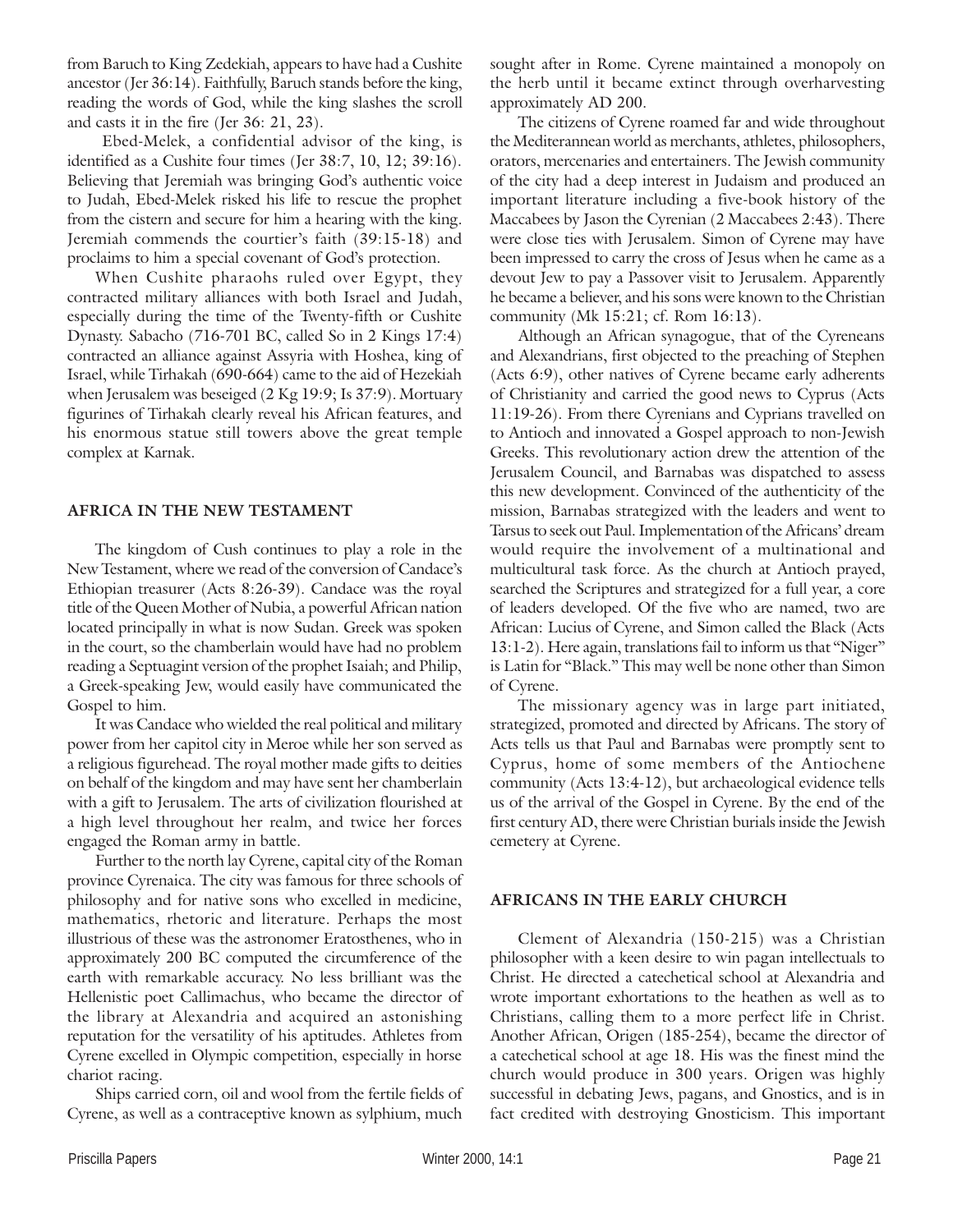biblical scholar, theologian, exegete, and pioneer in biblical criticism produced the Hexapla, comparing six versions of the Bible. He profoundly influenced the theological thought of the succeeding centuries.

Tertullian (160-225) was a pagan lawyer who converted to Christianity. He authored apologetic, theological, and controversial works, and was the first theologian to write in Latin. It was he who formulated the doctrine of the Trinity, and coined nearly a thousand new words to explain Christian truths.

Athanasius (296-373), was Bishop of Alexandria and a major theologian and writer. He was the chief upholder of the doctrine that Christ was both man and God, and was the principle opponent of the Arian doctrine that Jesus was man rather than God. Even as a very young deacon, he was influential at the Council of Nicea. Opponents referred to him as the "black dwarf." He was repeatedly exiled and persecuted, but his principles ultimately prevailed at the Council of Constantinople in 381.

Cyril, who died in 444, was also Bishop of Alexandria. He brilliantly represented and systematized the teachings of Athanasius and other Alexandrians. He was a vigorous opponent of heresy.

Perpetua and Felicitas were two martyrs who died in the Carthage arena in 202. Their story was widely used in winning others to Christ.

Cyprian, Bishop of Carthage, died a martyr in 258. He possessed a profound knowledge of Scriptures, wrote important theological works, fought heresy, and insisted on the unity of the Church.

Lactantius (c. AD 317) is best known for his Institutes, described as the "most comprehensive apology which Christianity created before the end of the time of persecution." The major theme of the Institutes is justice. Lactantius insisted that God had given humanity a way of life open to all people regardless of race, education, sex, color or creed.

St. Maurice of Aganum (born about 287) was a Roman general who refused to kill Christians during the slave revolt in Gaul. He declared to the emperor Maximian:

We cannot obey you without denying God, the Creator of all things, our Master as well as yours, whether you acknowledge it or not.

He was slaughtered by imperial decree along with his regiment for his defense of slaves.

G. Marius Victorinus (280-363) was a neoplatonist professor of rhetoric with a brilliant record as philosopher and scholar. Educated in Africa but taught in Rome, he wrote theological and devotional works that were to lead to the conversion of Augustine.

Augustine (354-430), Bishop of Hippo, was one of the Doctors of the Church. A profoundly influential theologian, he dealt with three heresies: Manichaeism, Donatism, and Pelagianism. Augustine had remarkable insights into the human heart and soul. His most famous work is Confessions, written to describe his conversion and win others to Christ by detailing the philosophical basis for Christianity. Monica (331-387) was Augustine's prayerful and powerful mother.

Zeno of Verona served as bishop of Verona from 362 to 375. Over one hundred of his tractates survive as well as a collection of sermons.

Optatus of Melevis served as a Bishop in North Africa. He worked to reconcile Christians during the Donatist Schism, and was influential in the East and West as well as in Africa. He died before 400 AD.

By 480 Victor of Vita served as Bishop in the province of Byzacena. He described the survival of the Church during an invasion of vandals. He perceived that the persecution was not only religious but also political.

Bishop Vigilius of Thapsus participated in a religious synod between the Arians and the Orthodox in 484. He produced important theological and ecclesiastical works.

Fulgentius of Ruspe (467-533) was a Roman civil servant who resigned his post to enter the priesthood. In 507 he was elected bishop of Ruspe. Later driven out of Africa by the Vandals, he was instrumental in popularizing Augustine's work.

Three early popes were African. Pope Victor I (AD 189- 199) popularized Latin as the common language of the church, thereby making Christianity more democratic and accessible to ordinary people. Pope Melchaides (311-314, sometimes known as Meltiades) was persecuted prior to his reign as pope. He was considered one of the African Christian martyrs. Pope Gelasius I (A.D. 492-496) worked to settle conflicts in church and believed that "both civil and sacred powers are of divine origin, and independent, each in its own sphere."

Let us thank God for the important role played by Africans in the Bible and early Church. Let us share the Good News that Christ died to redeem people of all races and nationalities. Let us proclaim that God's love knows no boundaries. And let us affirm the amazing diversity of God's creation!

*Catherine Clark Kroeger is President Emerita of Christians for Biblical Equality and Adjunct Associate Professor of Classical and Ministry Studies at Gordon Conwell Theological Seminary. She is author of several books, including I Suffer Not a Woman and Women, Abuse and the Bible.*

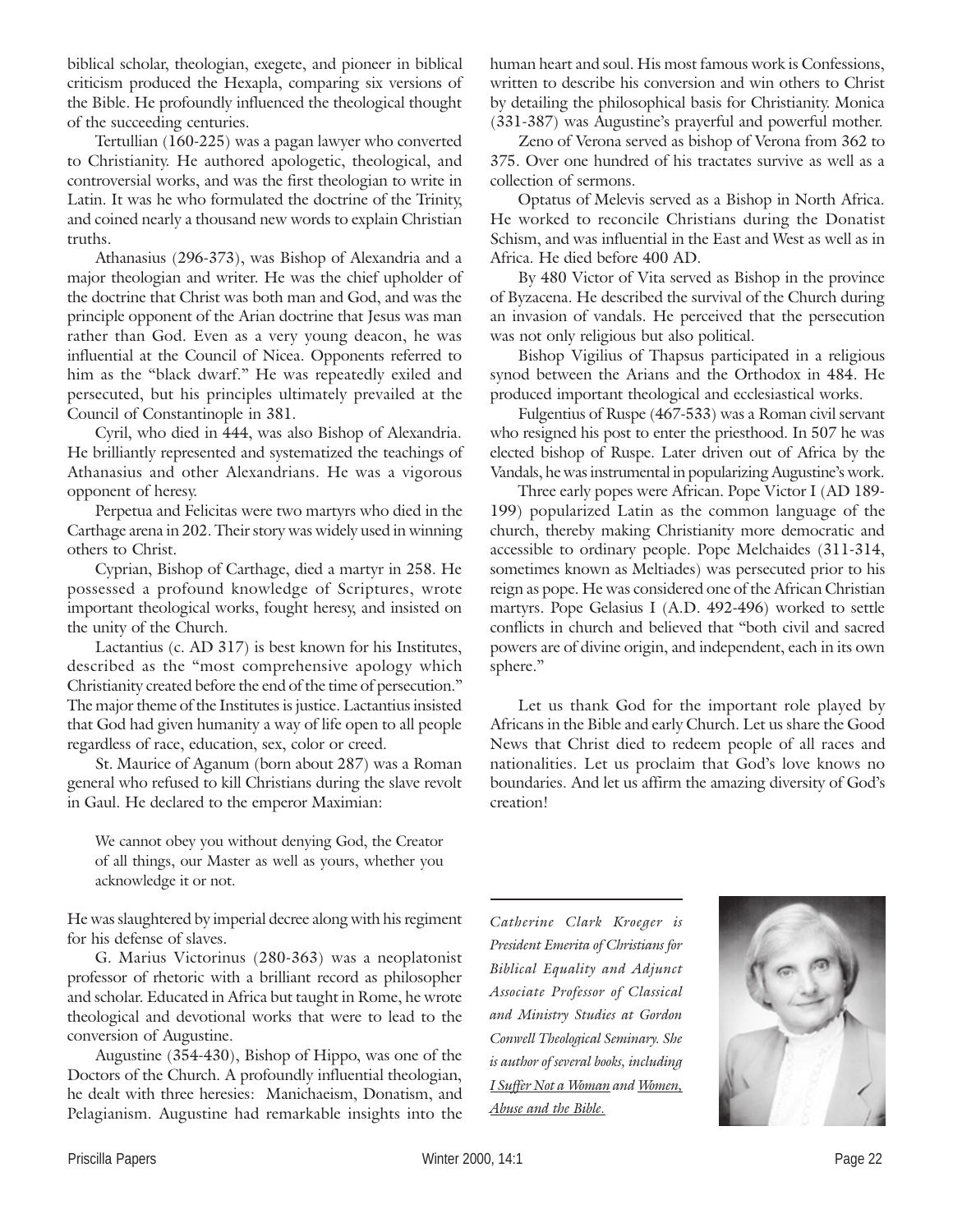### **CHRISTIANS FOR BIBLICAL EQUALITY**

CBE is an organization of Christians who believe that the Bible, properly interpreted, teaches the fundamental equality of men and women of all racial and ethnic groups, all economic classes, and all age groups, based on the teaching of Galatians 3:28—*There is neither Jew nor Greek, there is neither slave nor free, there is neither male nor female; for you are all one in Christ Jesus.*

CBE is made up of individual members and local chapters of women and men who work together to promote biblical equality in their own areas and in their own churches and organizations.

Our mission is to make known the biblical basis for freedom in Christ. We seek to advance the cause of Christ and the work of the Gospel by encouraging full development of the gifts and talents of all Christians in the service of God. We seek to educate Christians regarding the Bible's message about the equality of men and women of all races, ages, and economic classes in church, home, and society. We desire to reach out in a healing ministry to those who come from differing backgrounds and behavior patterns.

Membership is open to anyone who supports the Statement of Faith and the mission of the organization. Members receive *Priscilla Papers,* CBE's quarterly journal, and have access to all resources available from the national office which include: the speakers' bureau, audio and video cassettes of significant speeches on the subject of equality, discounts on books and reprints purchased from the Book Service, and assistance in beginning a local or regional chapter of CBE.

### **STATEMENT OF FAITH**

We believe the Bible is the inspired Word of God, is reliable, and is the final authority for faith and practice.

We believe in the unity and trinity of God, eternally existing as three equal persons.

We believe in the full deity and full humanity of Jesus Christ.

We believe in the sinfulness of all persons. One result of sin is shattered relationships with God, others, and self.

We believe that eternal salvation and restored relationships are possible through faith in Jesus Christ who died for us, rose from the dead, and is coming again. This salvation is offered to all people.

We believe in the work of the Holy Spirit in salvation, and in the power and presence of the Holy Spirit in the life of believers.

We believe in the equality and essential dignity of men and women of all races, ages and classes. We recognize that all persons are made in the image of God and are to reflect that image in the community of believers, in the home, and in society.

We believe that men and women are to diligently develop and use their God-given gifts for the good of the home, church, and society.

We believe in the family, celibate singleness, and faithful heterosexual marriage as the patterns God designed for us.

#### Editorial Advisory Board Senior Editor

Craig S. Keener Grace May **Associate Editor** Aida Besançon Spencer Tina J. Ostrander William David Spencer

Gilbert Bilezikian Gretchen Gaebelein Hull

### **CBE MEMBERSHIP APPLICATION**

Enclosed is my yearly CBE membership fee. All fees are in US dollars. Please check one:

| <b>United States Members</b> | 1 Year         | 3 Year          |
|------------------------------|----------------|-----------------|
| Individual                   | $\square$ \$35 | $\square$ \$95  |
| Household                    | $\square$ \$50 | $\square$ \$140 |
| Low Income                   | $\square$ \$20 |                 |
| Library Subscriptions        | $\square$ \$30 |                 |
|                              |                |                 |
|                              |                |                 |
| <b>International Members</b> | 1 Year         | 3 Year          |
| Individual                   | $\square$ \$40 | $\square$ \$110 |
| Household                    | $\square$ \$50 | $\square$ \$140 |
| Low Income                   | $\square$ \$20 |                 |

*All gifts \$250 and over include a complimentary membership.*

| Additional Contribution: |  |
|--------------------------|--|
| TOTAL ENCLOSED:          |  |

CBE is an exempt organization as described in IRC Sec.  $501(c)3$ and as such donations in excess of the basic membership fee may qualify as a charitable contribution where allowed by law.

| $\overline{\text{Name}}$                          |                 |
|---------------------------------------------------|-----------------|
| <b>Address</b>                                    |                 |
| City                                              |                 |
| State/Province/Country                            | Zip/Postal Code |
| Phone                                             |                 |
| <b>Church Denomination</b>                        |                 |
| J Visa □ MasterCard □ American Express □ Discover |                 |
| Card $#$                                          |                 |
| Signature                                         | Exp.Date        |
|                                                   |                 |

Please mail to:

**Christians for Biblical Equality** 122 West Franklin Avenue, Suite 218 Minneapolis, MN 55404-2451 Phone: 612/872-6898 Fax: 612/872-6891 E-Mail: CBE@CBEInternational.org http://www.CBEInternational.org